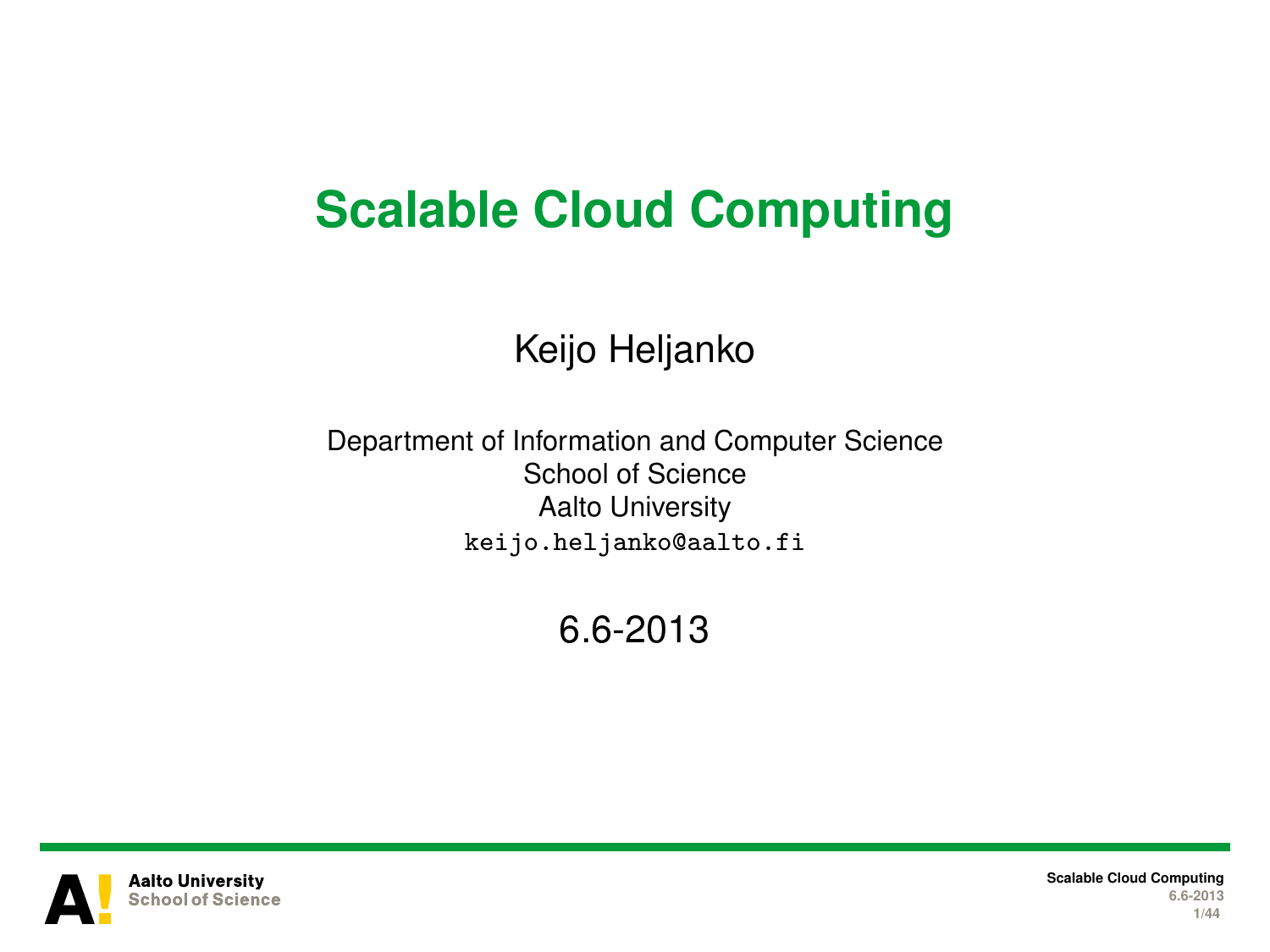#### **Business Drivers of Cloud Computing**

 $\blacktriangleright$  Large data centers allow for economics of scale

- $\triangleright$  Cheaper hardware purchases
- $\triangleright$  Cheaper cooling of hardware
	- Example: Google paid 40 MEur for a Summa paper mill site in Hamina, Finland: Data center cooled with sea water from the Baltic Sea
- $\triangleright$  Cheaper electricity
- $\triangleright$  Cheaper network capacity
- $\triangleright$  Smaller number of administrators / computer
- $\triangleright$  Unreliable commodity hardware is used
- $\blacktriangleright$  Reliability obtained by replication of hardware components and a combined with a fault tolerant software stack



**Scalable Cloud Computing 6.6-2013 2/44**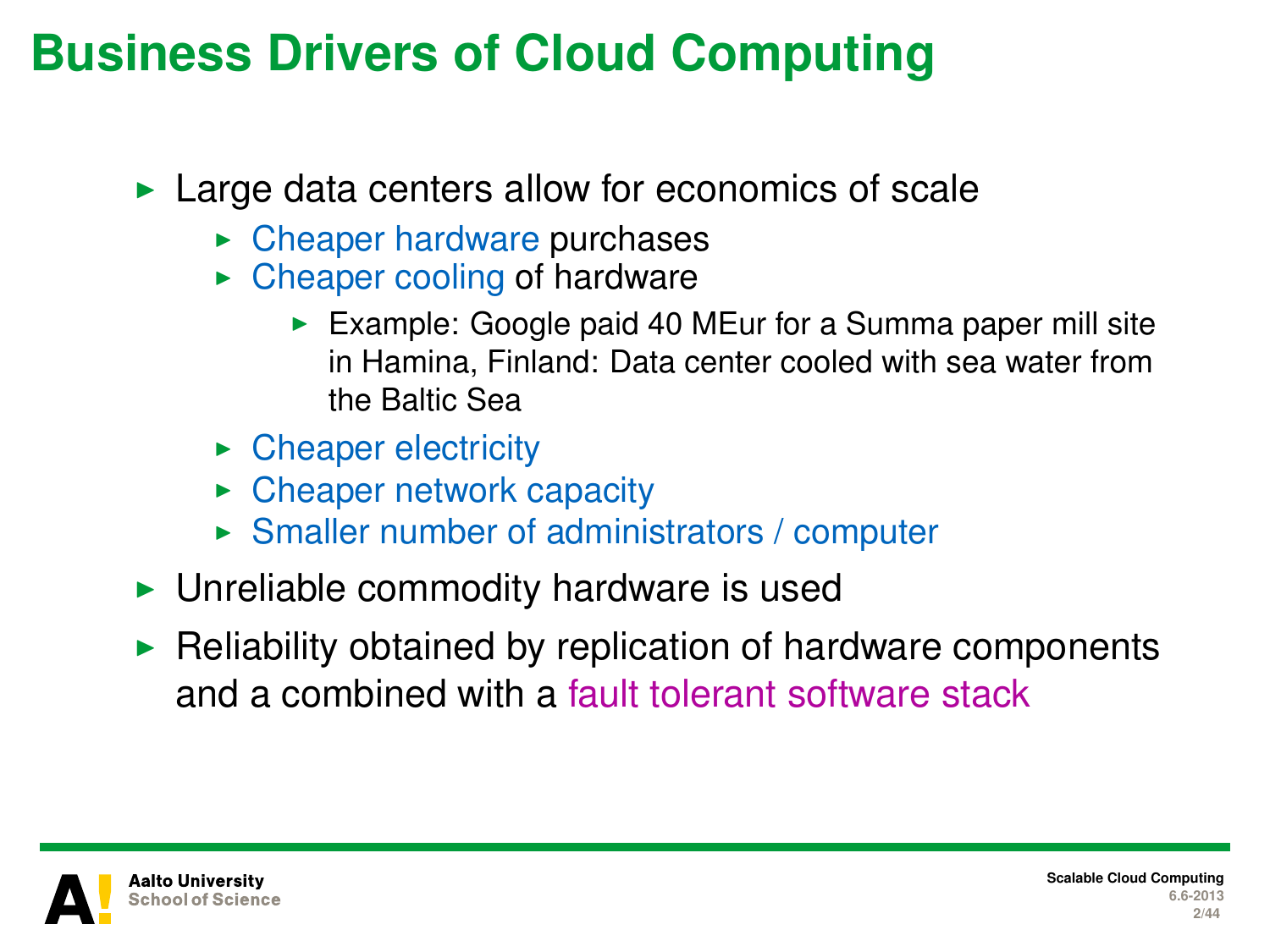# **Cloud Computing Technologies**

A collection of technologies aimed to provide elastic "pay as you go" computing

- $\triangleright$  Virtualization of computing resources: Amazon EC2, Eucalyptus, OpenNebula, Open Stack Compute, . . .
- $\triangleright$  Scalable file storage: Amazon S3, GFS, HDFS, ...
- $\triangleright$  Scalable batch processing: Google MapReduce, Apache Hadoop, PACT, Microsoft Dryad, Google Pregel, Berkeley Spark, ...
- ► Scalable datastore: Amazon Dynamo, Apache Cassandra, Google Bigtable, HBase,. . .
- ▶ Distributed Consensus: Google Chubby, Apache Zookeeper, ...
- $\triangleright$  Scalable Web applications hosting: Google App Engine, Microsoft Azure, Heroku, . . .

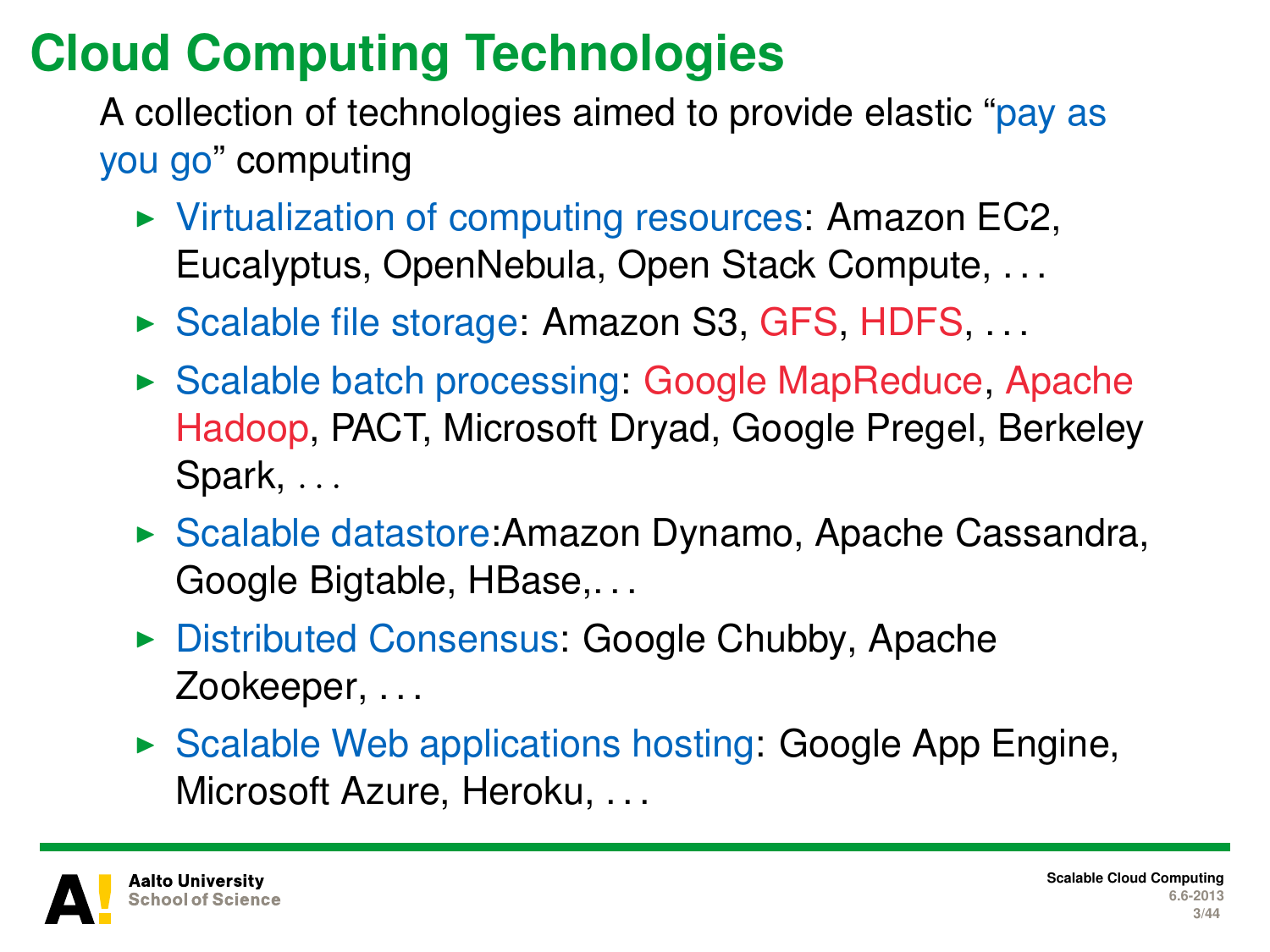# **Clock Speed of Processors**



▶ Herb Sutter: The Free Lunch Is Over: A Fundamental Turn Toward Concurrency in Software. Dr. Dobb's Journal, 30(3), March 2005 (updated graph in August 2009).

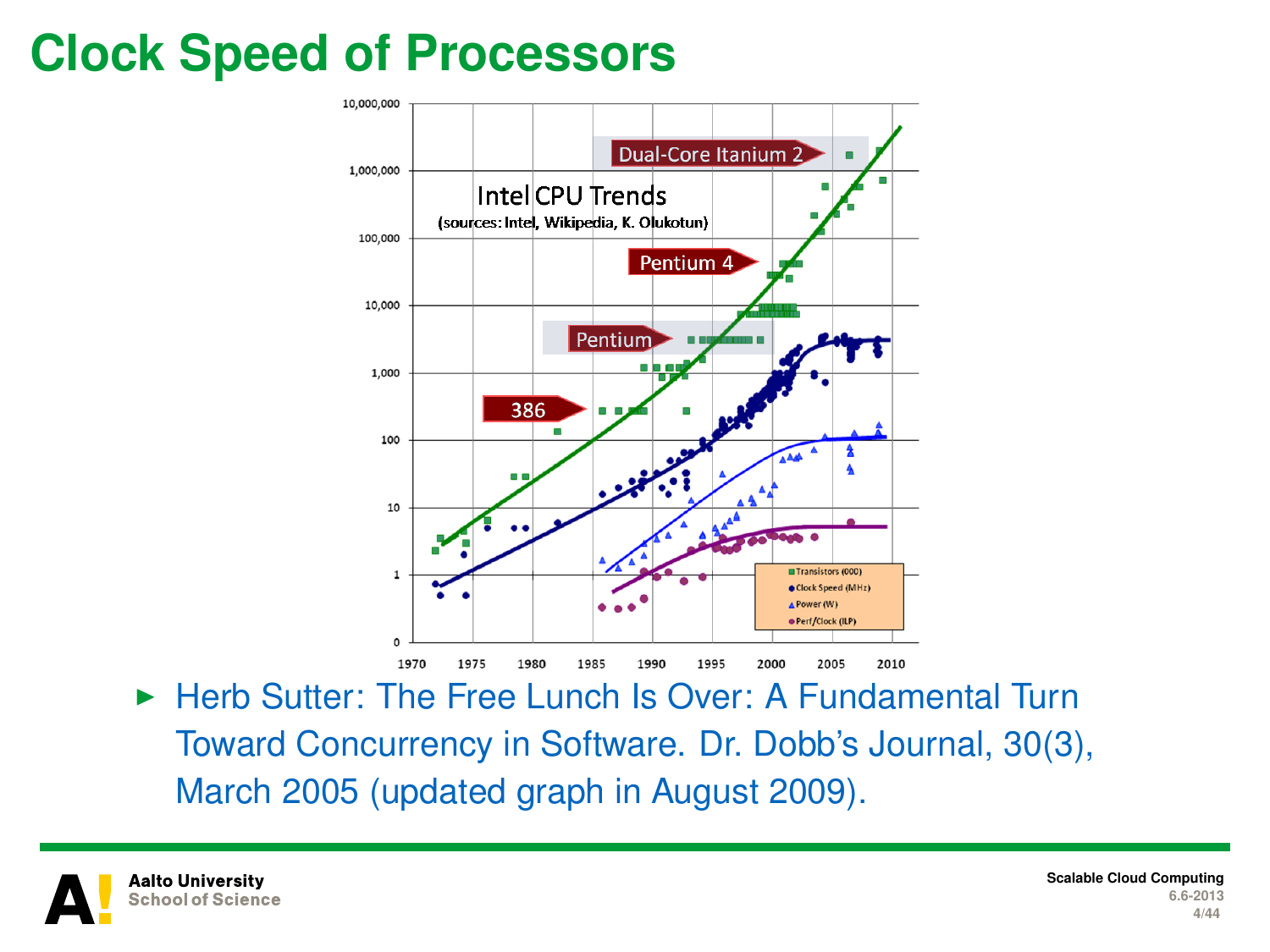# **Implications of the End of Free Lunch**

- $\triangleright$  The clock speeds of microprocessors are not going to improve much in the foreseeable future
	- $\blacktriangleright$  The efficiency gains in single threaded performance are going to be only moderate
- $\triangleright$  The number of transistors in a microprocessor is still growing at a high rate
	- $\triangleright$  One of the main uses of transistors has been to increase the number of computing cores the processor has
	- $\blacktriangleright$  The number of cores in a low end workstation (as those employed in large scale datacenters) is going to keep on steadily growing
- $\triangleright$  Programming models need to change to efficiently exploit all the available concurrency - scalability to high number of cores/processors will need to be a major focus

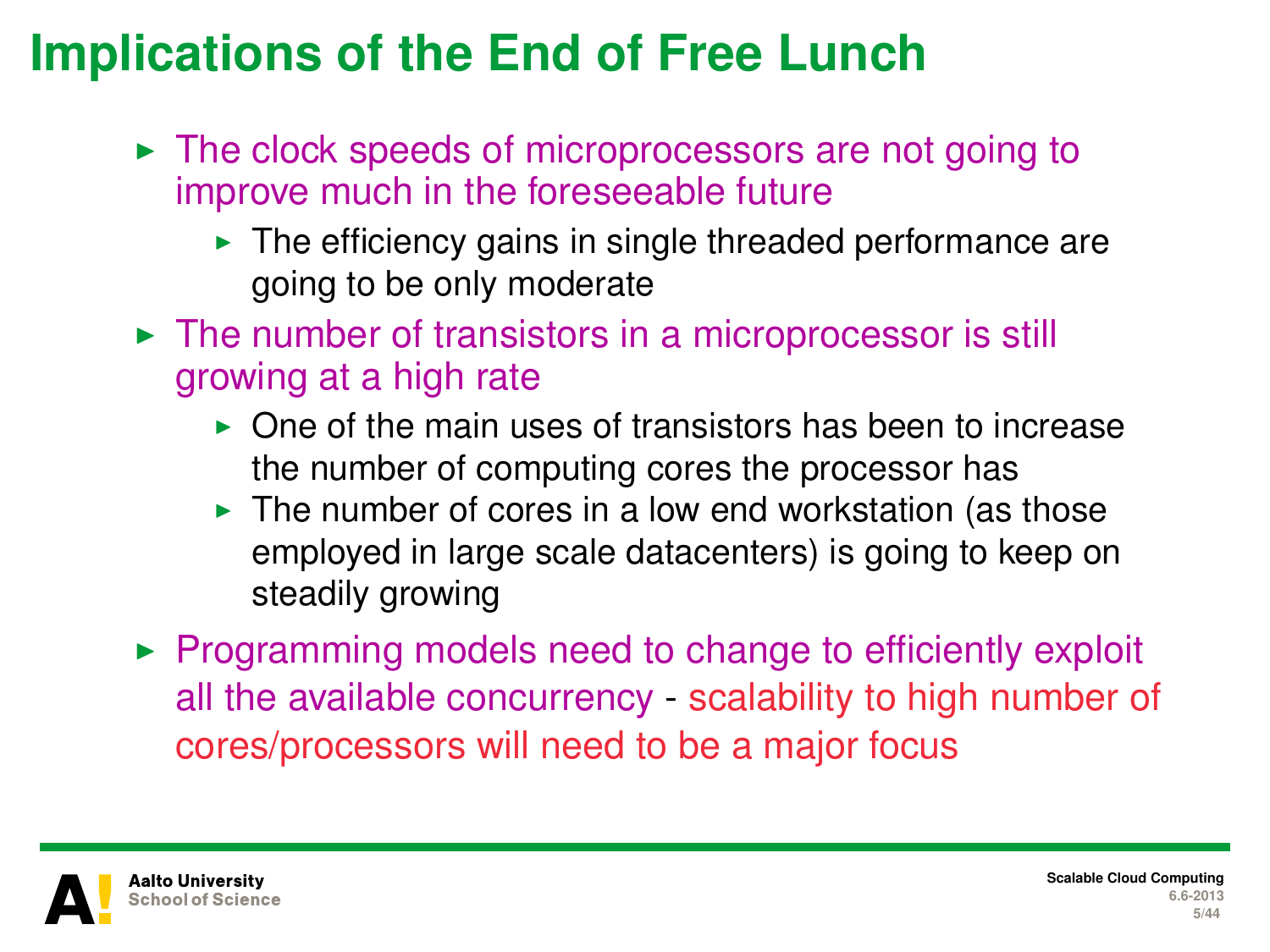## **Warehouse-scale Computing (WSC)**

- $\blacktriangleright$  The smallest unit of computation in Google scale is: Warehouse full of computers
- ▶ [WSC]: Luiz André Barroso, Urs Hölzle: *The Datacenter as a Computer: An Introduction to the Design of Warehouse-Scale Machines* Morgan & Claypool Publishers 2009

<http://dx.doi.org/10.2200/S00193ED1V01Y200905CAC006>

 $\blacktriangleright$  The WSC book says:

". . . we must treat the datacenter itself as one massive warehouse-scale computer (WSC)."

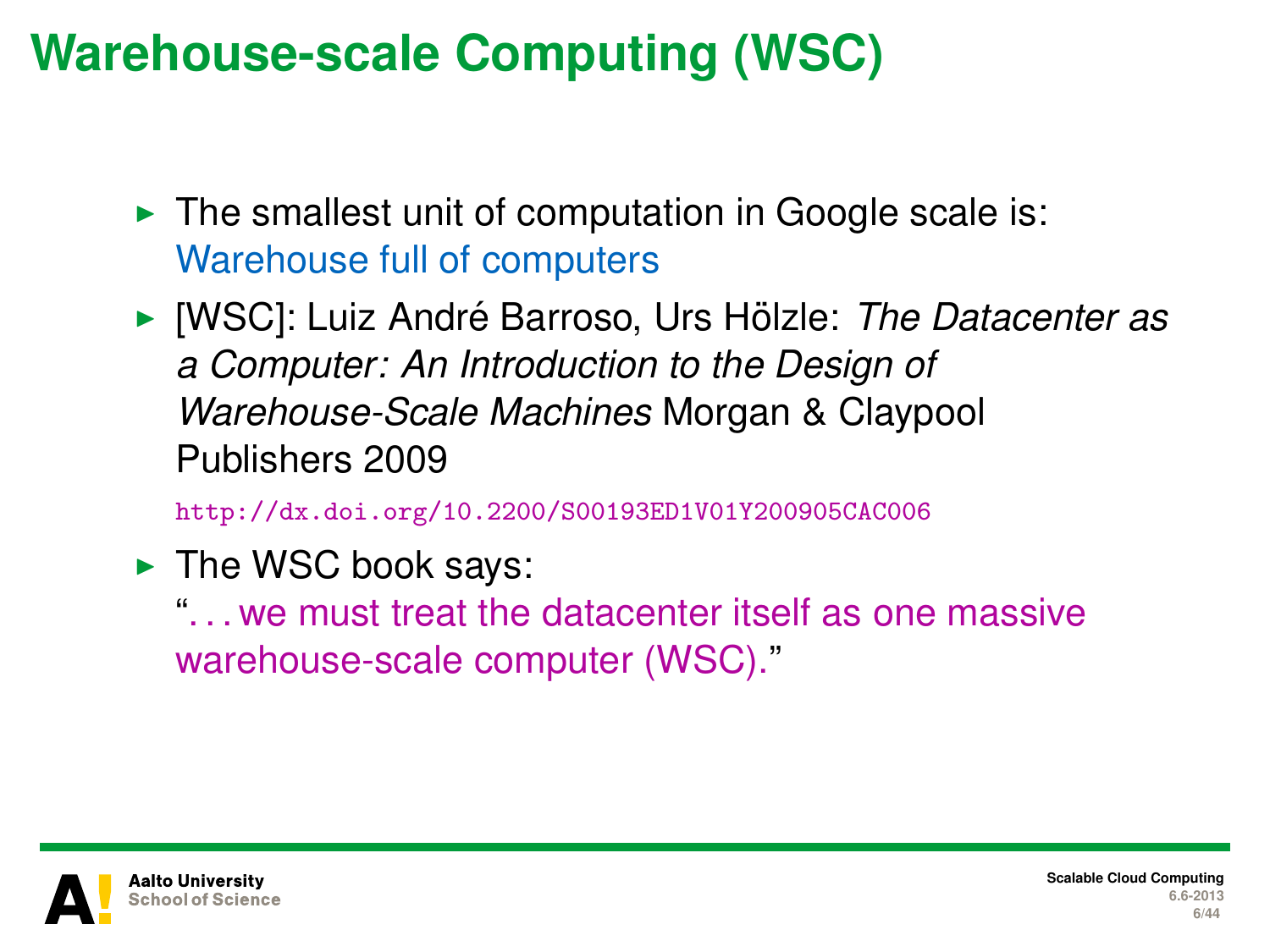# **Jeffrey Dean (Google): LADIS 2009 keynote failure numbers**

- ► LADIS 2009 keynote: "Designs, Lessons and Advice from Building Large Distributed Systems" [http://www.cs.cornell.edu/projects/ladis2009/](http://www.cs.cornell.edu/projects/ladis2009/talks/dean-keynote-ladis2009.pdf) [talks/dean-keynote-ladis2009.pdf](http://www.cs.cornell.edu/projects/ladis2009/talks/dean-keynote-ladis2009.pdf)
- $\triangleright$  At warehouse-scale, failures will be the norm and thus fault tolerant software will be inevitable
- $\blacktriangleright$  Hypothetically assume that server mean time between failures (MTBF) would be 30 years (highly optimistic and not realistic number!). In a WSC with 10000 nodes roughly one node will fail per day.
- $\triangleright$  Typical yearly flakiness metrics from J. Dean (Google, 2009):
	- $\blacktriangleright$  1-5% of your disk drives will die
	- Servers will crash at least twice  $(2-4%$  failure rate)

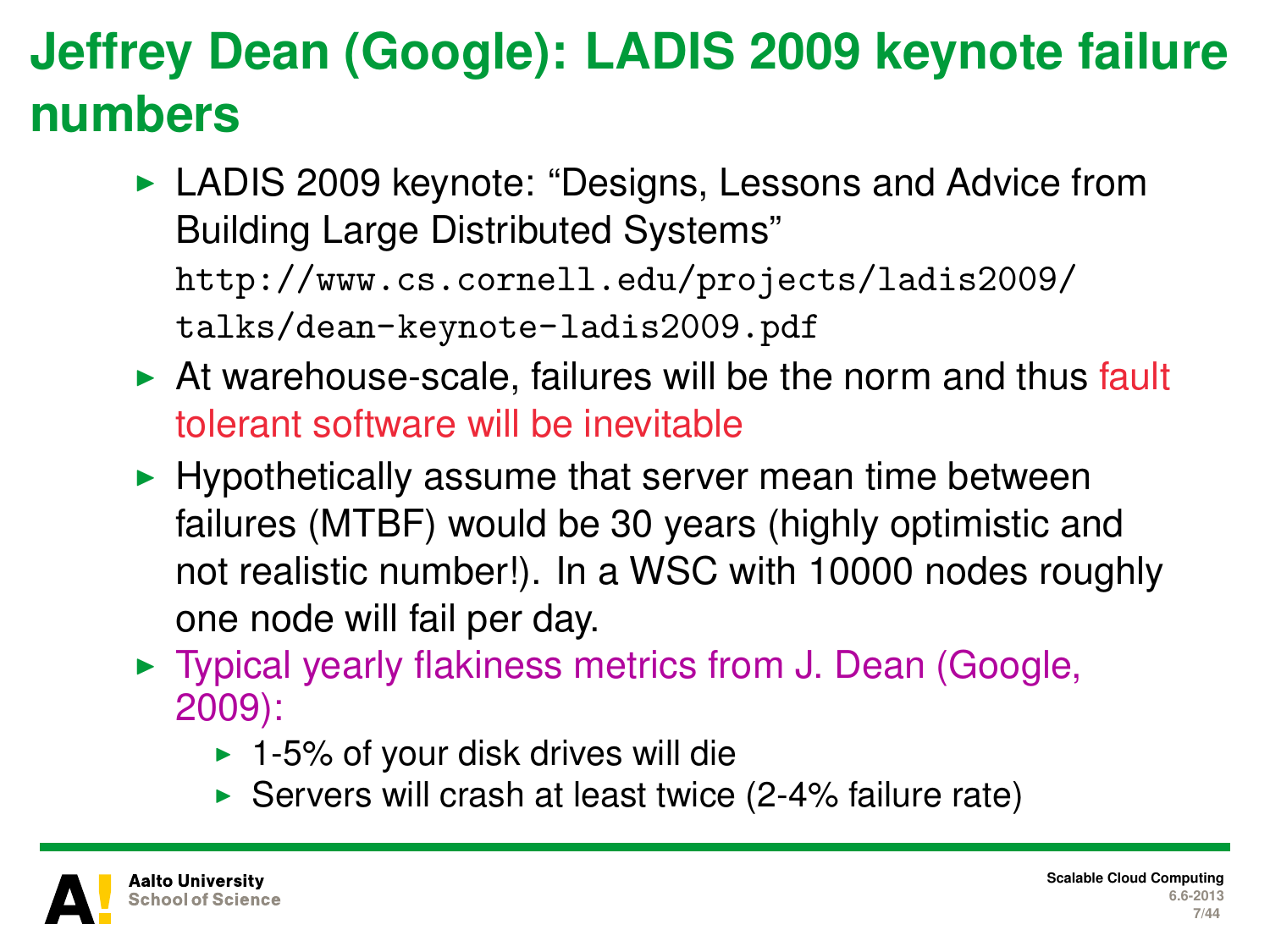## **Big Data**

- $\triangleright$  As of May 2009, the amount of digital content in the world is estimated to be 500 Exabytes (500 million TB)
- $\triangleright$  EMC sponsored study by IDC in 2007 estimates the amount of information created in 2010 to be 988 EB
- $\triangleright$  Worldwide estimated hard disk sales in 2010:  $\approx$  675 million units
- $\triangleright$  Data comes from: Video, digital images, sensor data, biological data, Internet sites, social media, . . .
- $\triangleright$  The problem of such large data massed, termed Big Data calls for new approaches to storage and processing of data

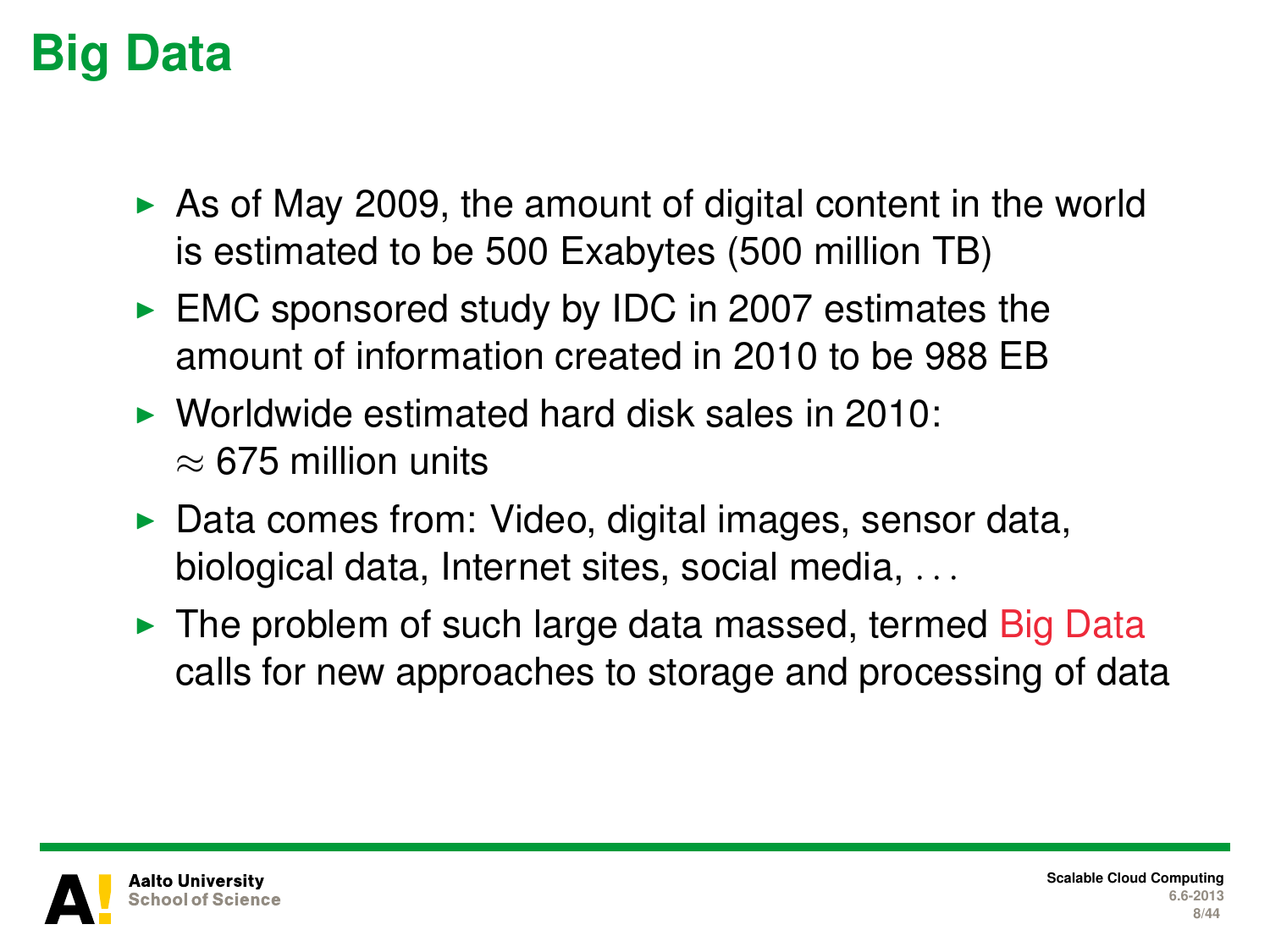#### **Example: Simple Word Search**

- Example: Suppose you need to search for a word in a 2TB worth of text that is found only once in the text mass using a compute cluster
- $\triangleright$  Assuming 100MB/s read speed, in the worst case reading all data from a single 2TB disk takes  $\approx$  5.5 hours
- If 100 hard disks can be used in parallel, the same task takes less than four minutes
- $\triangleright$  Scaling using hard disk parallelism is one of the design goals of scalable batch processing in the cloud

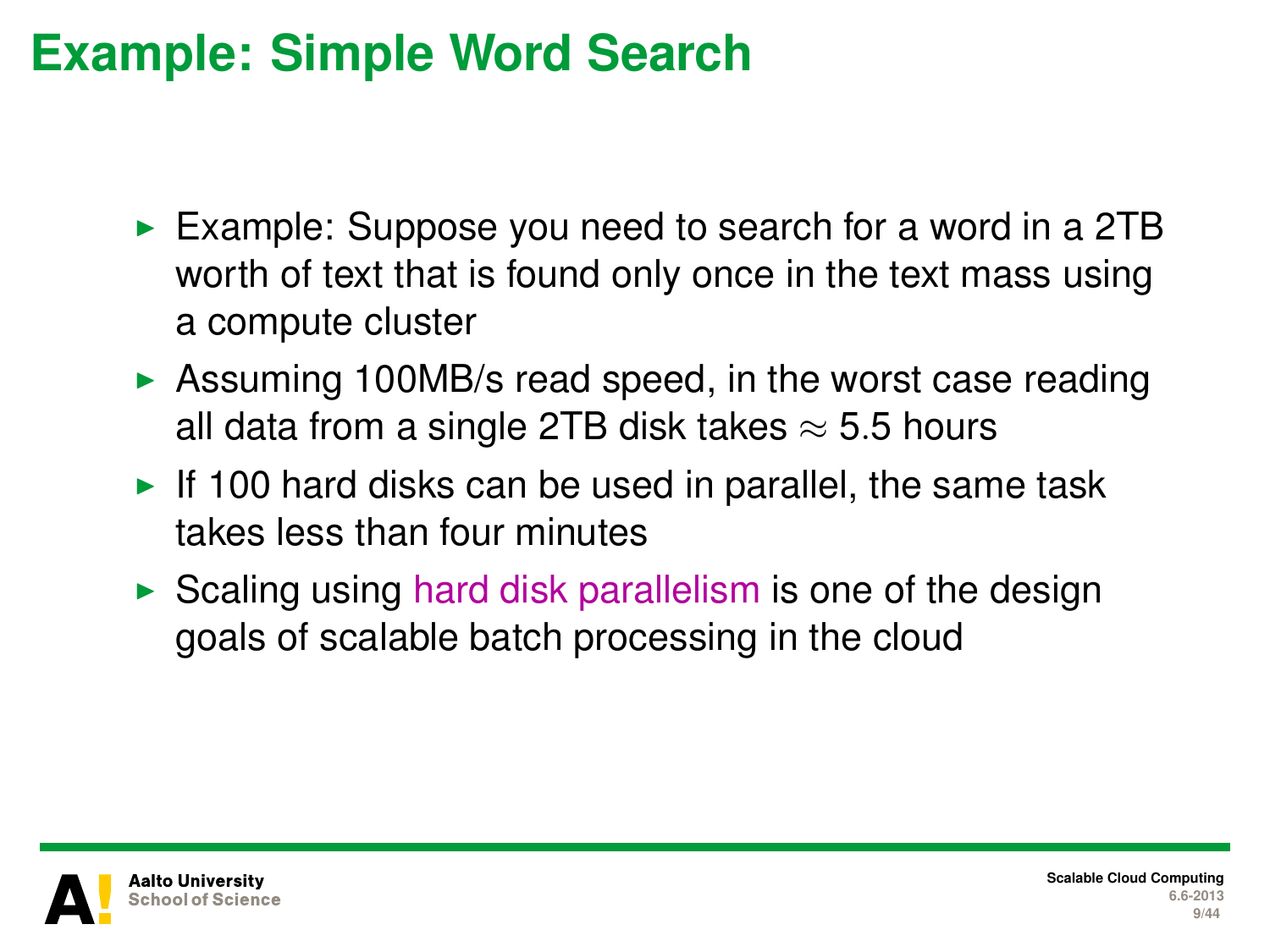## **Google MapReduce**

- $\triangleright$  A scalable batch processing framework developed at Google for computing the Web index
- $\triangleright$  When dealing with Big Data (a substantial portion of the Internet in the case of Google!), the only viable option is to use hard disks in parallel to store and process it
- $\triangleright$  Some of the challenges for storage is coming from Web services to store and distribute pictures and videos
- $\triangleright$  We need a system that can effectively utilize hard disk parallelism and hide hard disk and other component failures from the programmer

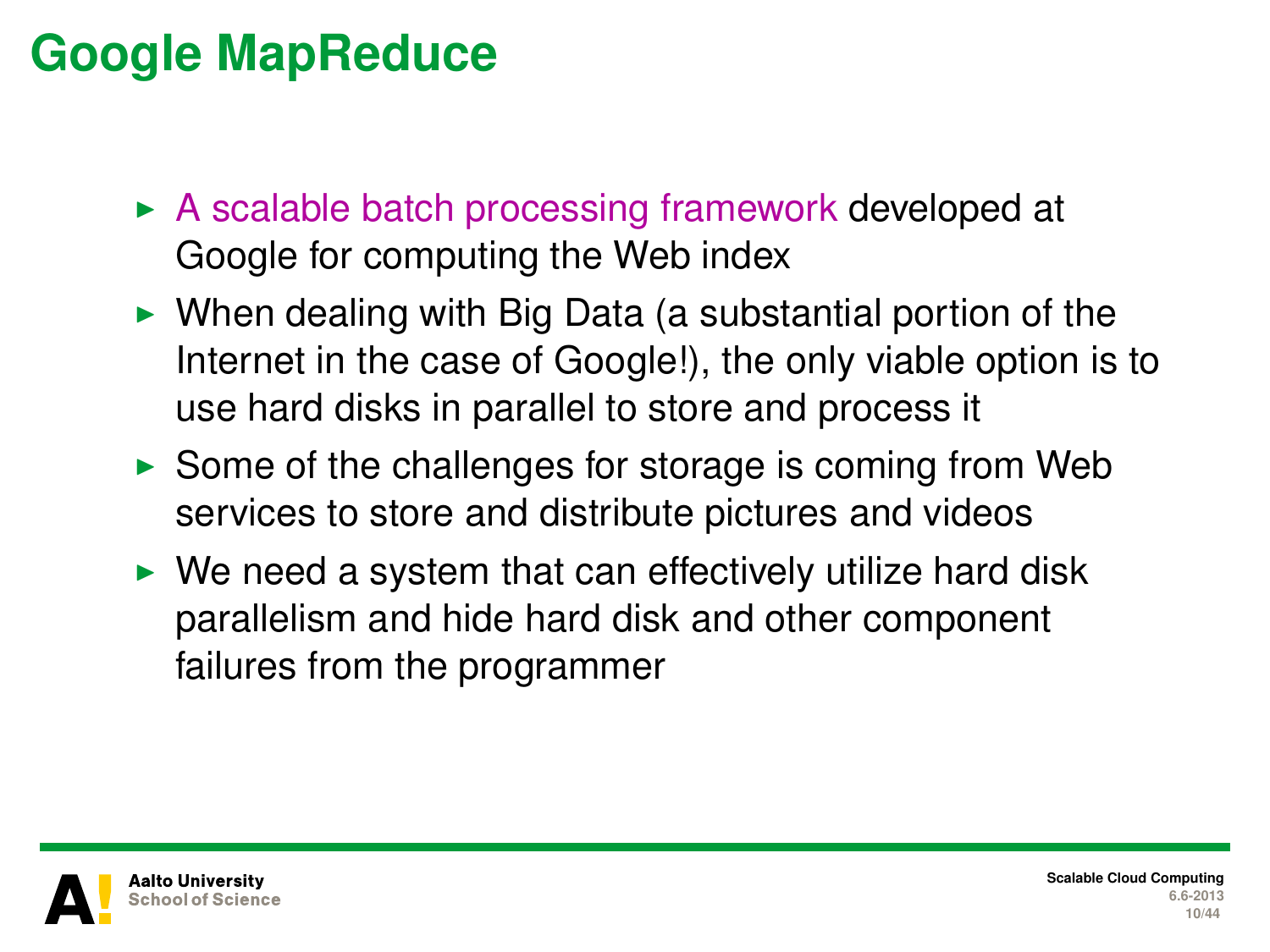# **Google MapReduce (cnt.)**

- $\triangleright$  MapReduce is tailored for batch processing with hundreds to thousands of machines running in parallel, typical job runtimes are from minutes to hours
- $\triangleright$  As an added bonus we would like to get increased programmer productivity compared to each programmer developing their own tools for utilizing hard disk parallelism



**Scalable Cloud Computing 6.6-2013 11/44**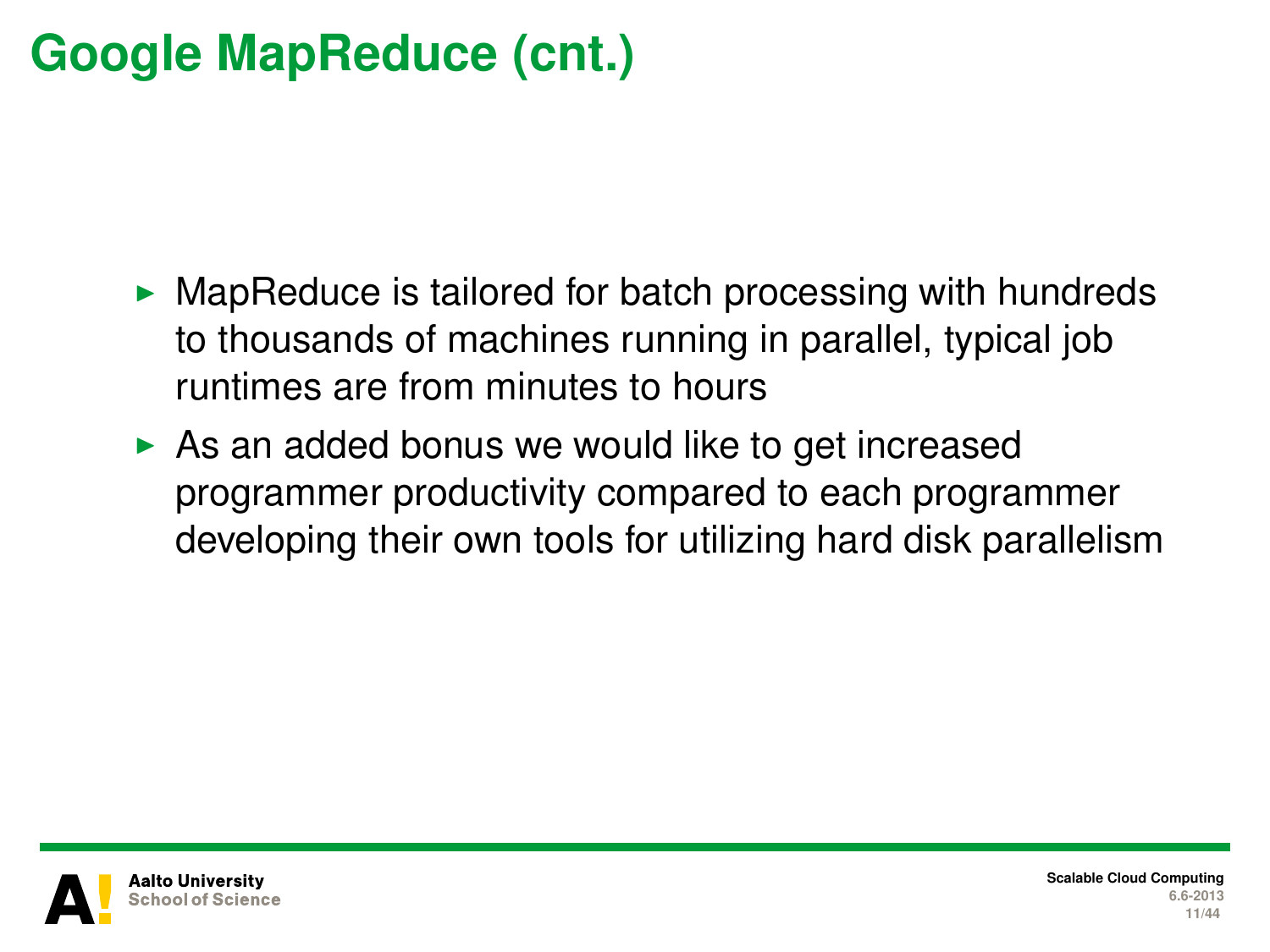# **Google MapReduce (cnt.)**

- $\triangleright$  The MapReduce framework takes care of all issues related to parallelization, synchronization, load balancing, and fault tolerance. All these details are hidden from the programmer
- $\triangleright$  The system needs to be linearly scalable to thousands of nodes working in parallel. The only way to do this is to have a very restricted programming model where the communication between nodes happens in a carefully controlled fashion
- $\triangleright$  Apache Hadoop is an open source MapReduce implementation used by Yahoo!, Facebook, and Twitter

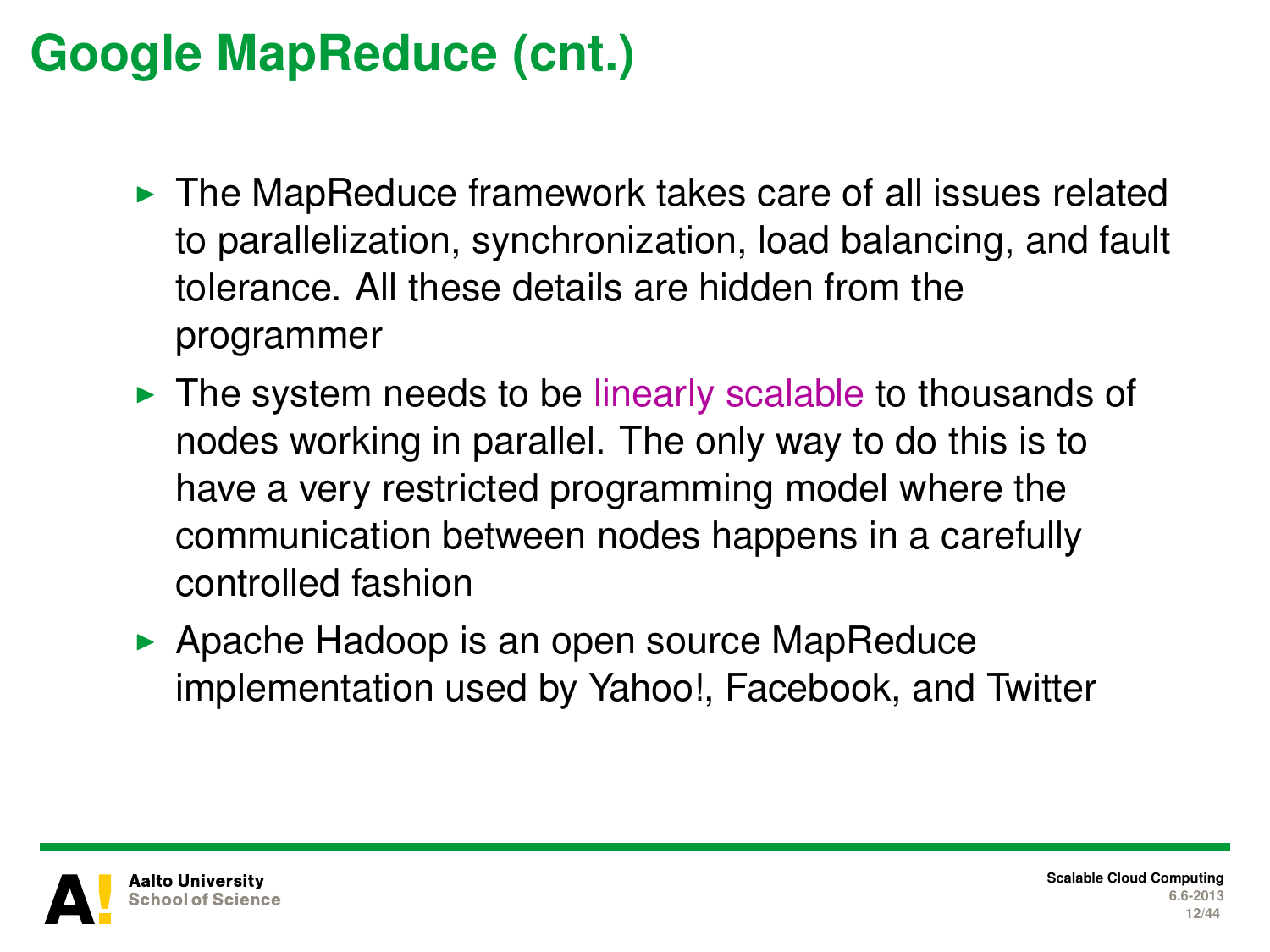## **MapReduce and Functional Programming**

- $\triangleright$  Based on the functional programming in the large:
	- $\triangleright$  User is only allowed to write side-effect free functions "**Map**" and "**Reduce**"
	- $\triangleright$  Re-execution is used for fault tolerance. If a node executing a Map or a Reduce task fails to produce a result due to hardware failure, the task will be re-executed on another node
	- $\triangleright$  Side effects in functions would make this impossible, as one could not re-create the environment in which the original task executed
	- $\triangleright$  One just needs a fault tolerant storage of task inputs
	- $\blacktriangleright$  The functions themselves are usually written in a standard imperative programming language, usually Java

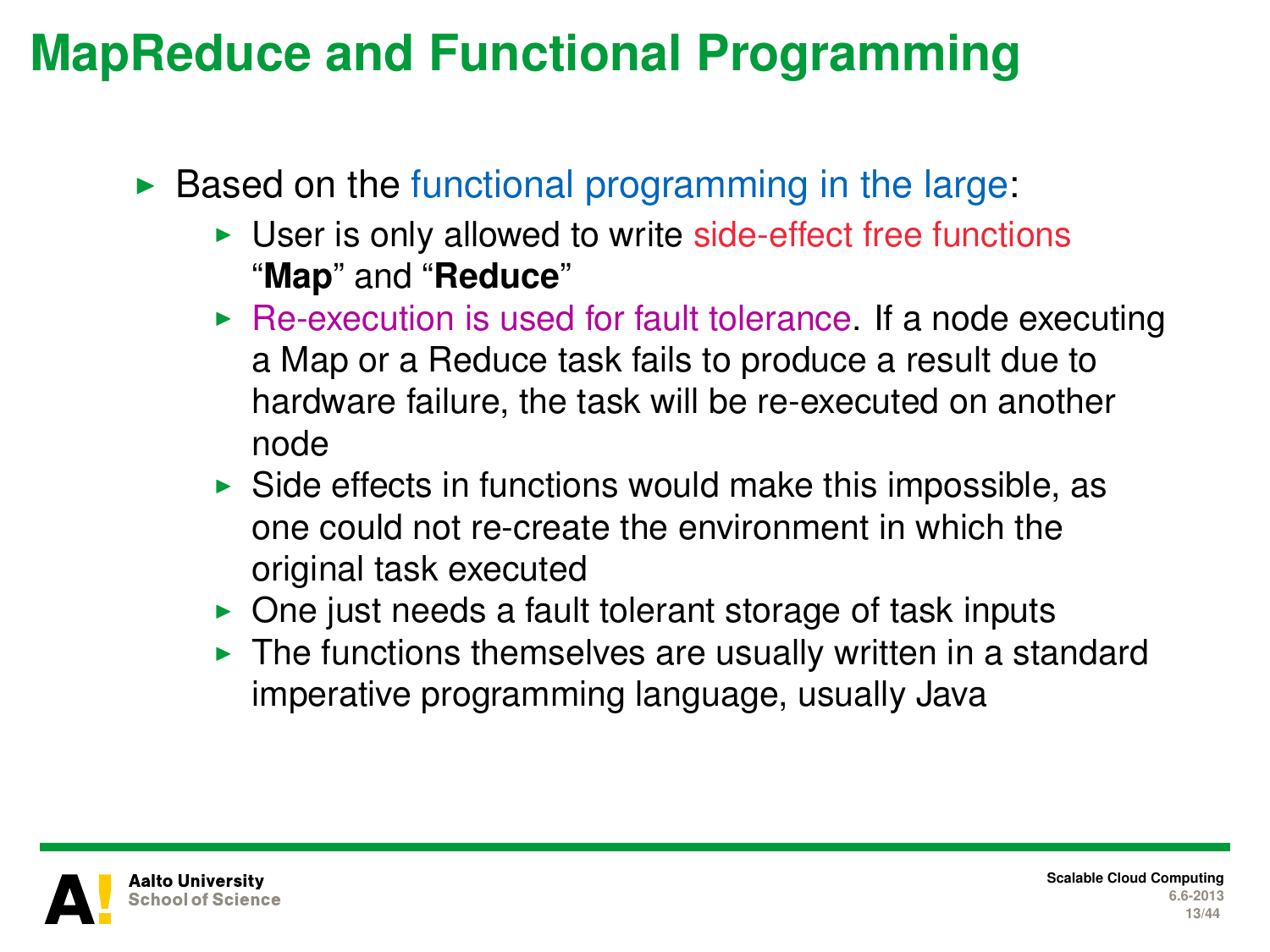# **Why No Side-Effects?**

- $\triangleright$  Side-effect free programs will produce the same output irregardless of the number of computing nodes used by **MapReduce**
- $\triangleright$  Running the code on one machine for debugging purposes produces the same results as running the same code in parallel
- It is easy to introduce side-effect to MapReduce programs as the framework does not enforce a strict programming methodology. However, the behavior of such programs is undefined by the framework, and should therefore be avoided.

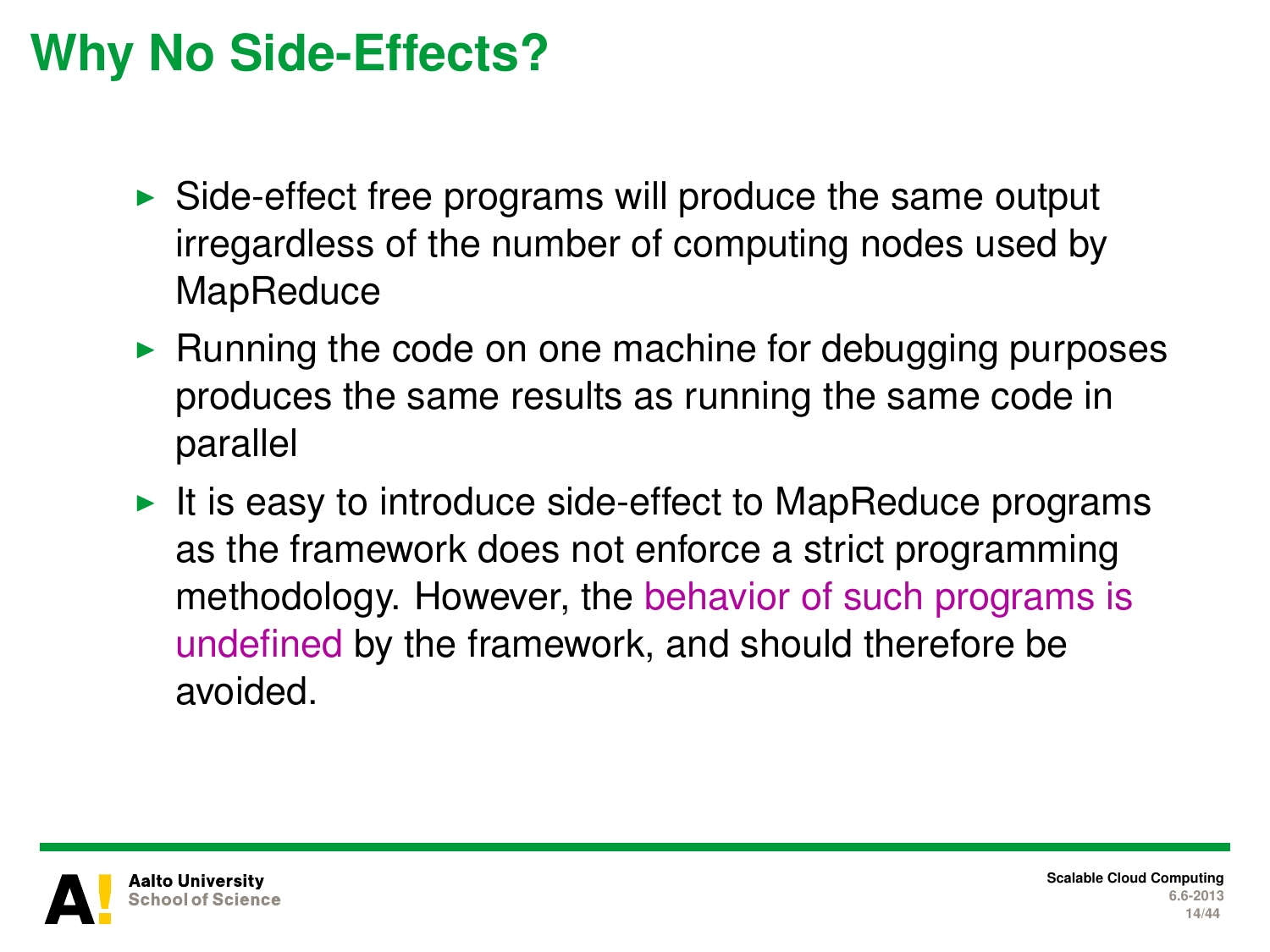## **Yahoo! MapReduce Tutorial**

 $\triangleright$  We use a Figures from the excellent MapReduce tutorial of Yahoo! [YDN-MR], available from:

[http://developer.yahoo.com/hadoop/tutorial/](http://developer.yahoo.com/hadoop/tutorial/module4.html) [module4.html](http://developer.yahoo.com/hadoop/tutorial/module4.html)

- In functional programming, two list processing concepts are used
	- $\blacktriangleright$  Mapping a list with a function
	- $\triangleright$  Reducing a list with a function

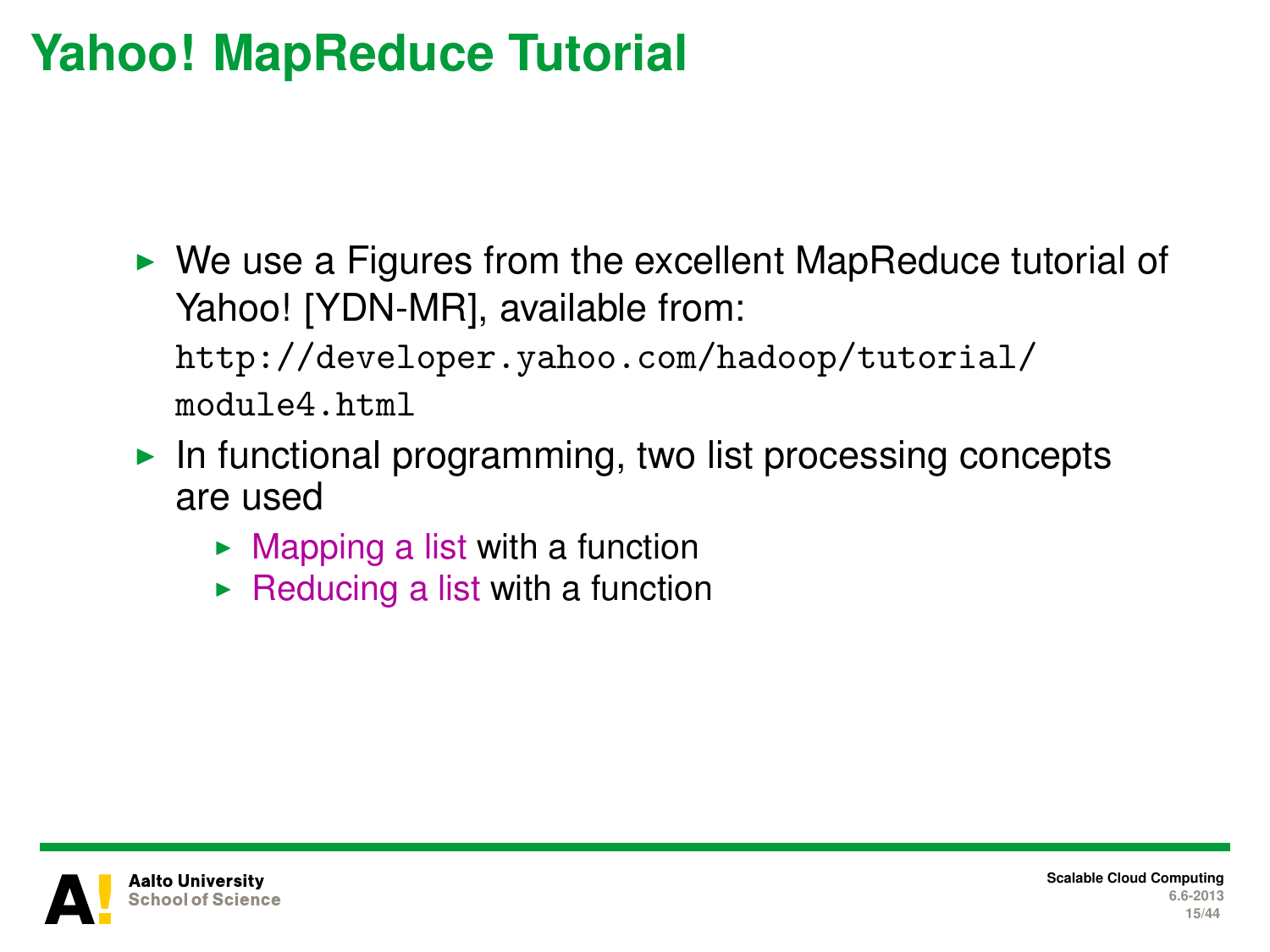# **Mapping a List**

Mapping a list applies the mapping function to each list element (in parallel) and outputs the list of mapped list elements:



Figure : Mapping a List with a Map Function, Figure 4.1 from [YDN-MR]



**Scalable Cloud Computing 6.6-2013 16/44**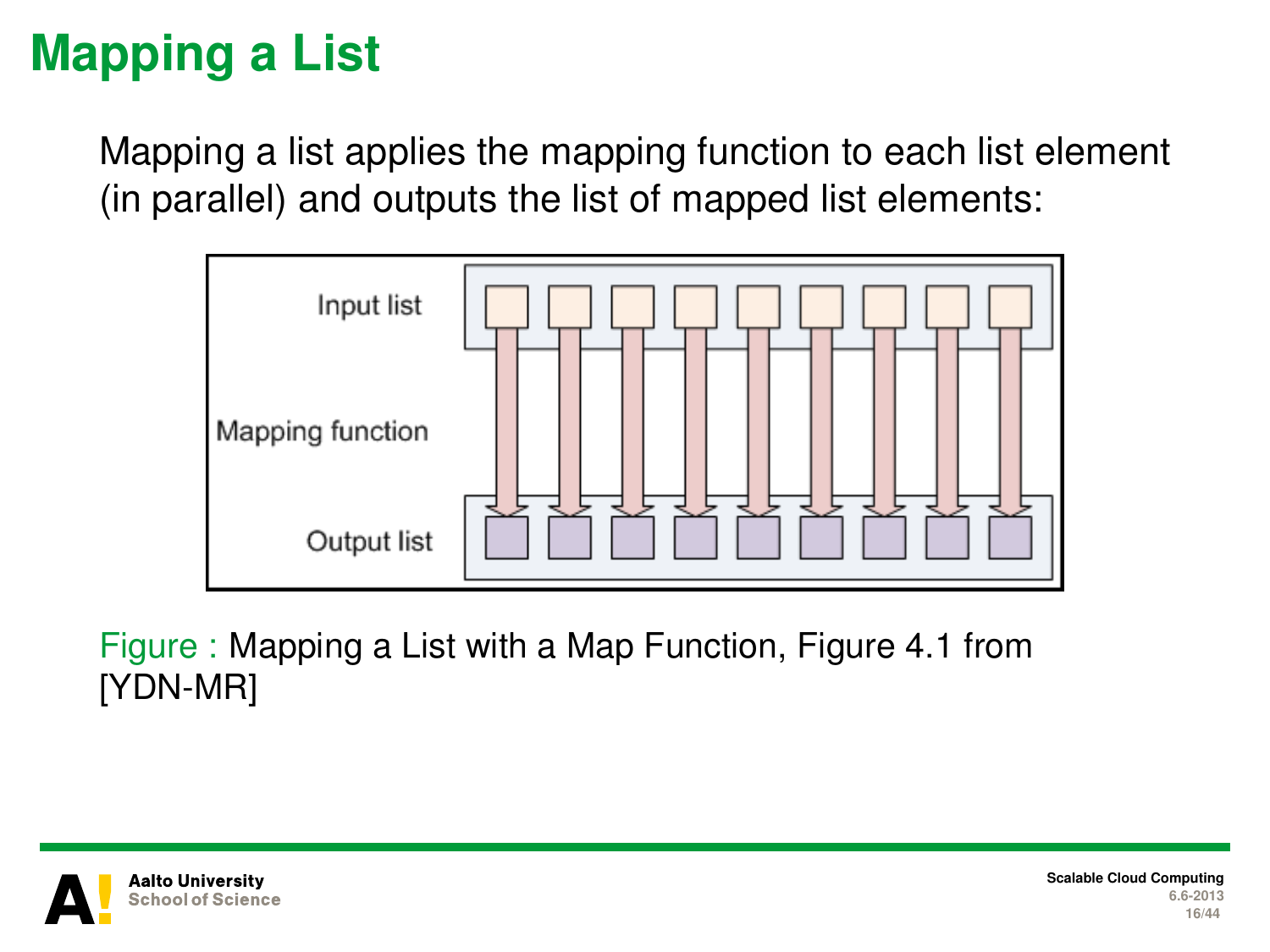# **Reducing a List**

Reducing a list iterates over a list sequentially and produces an output created by the reduce function:



Figure : Reducing a List with a Reduce Function, Figure 4.2 from [YDN-MR]

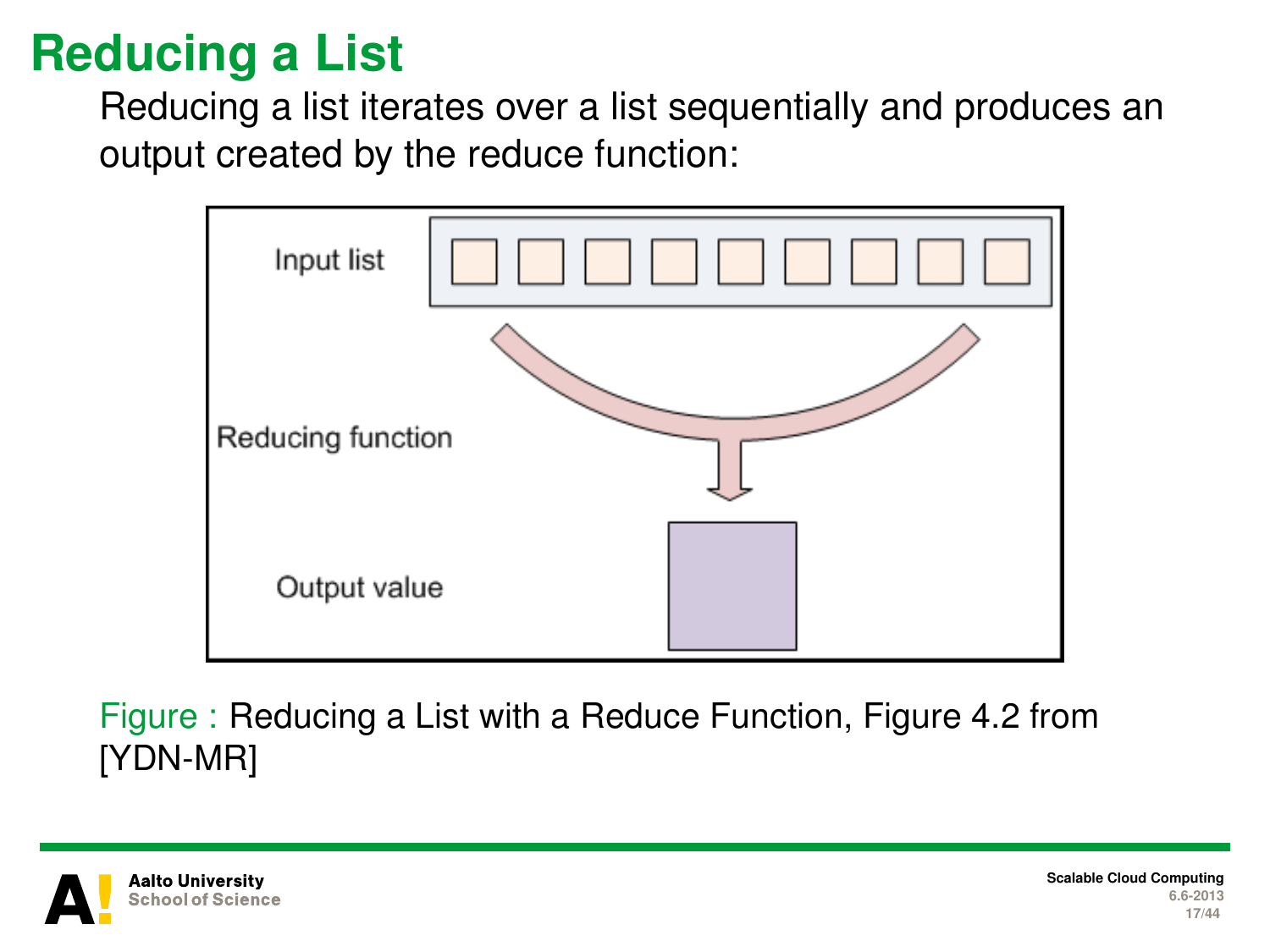# **Grouping Map Output by Key to Reducer**

In MapReduce the map function outputs (key, value)-pairs. The MapReduce framework groups map outputs by key, and gives each reduce function instance (key, (..., list of  $values, \ldots)$  pair as input. Note: Each list of values having the same key will be independently processed:



Figure : Keys Divide Map Output to Reducers, Figure 4.3 from [YDN-MR]

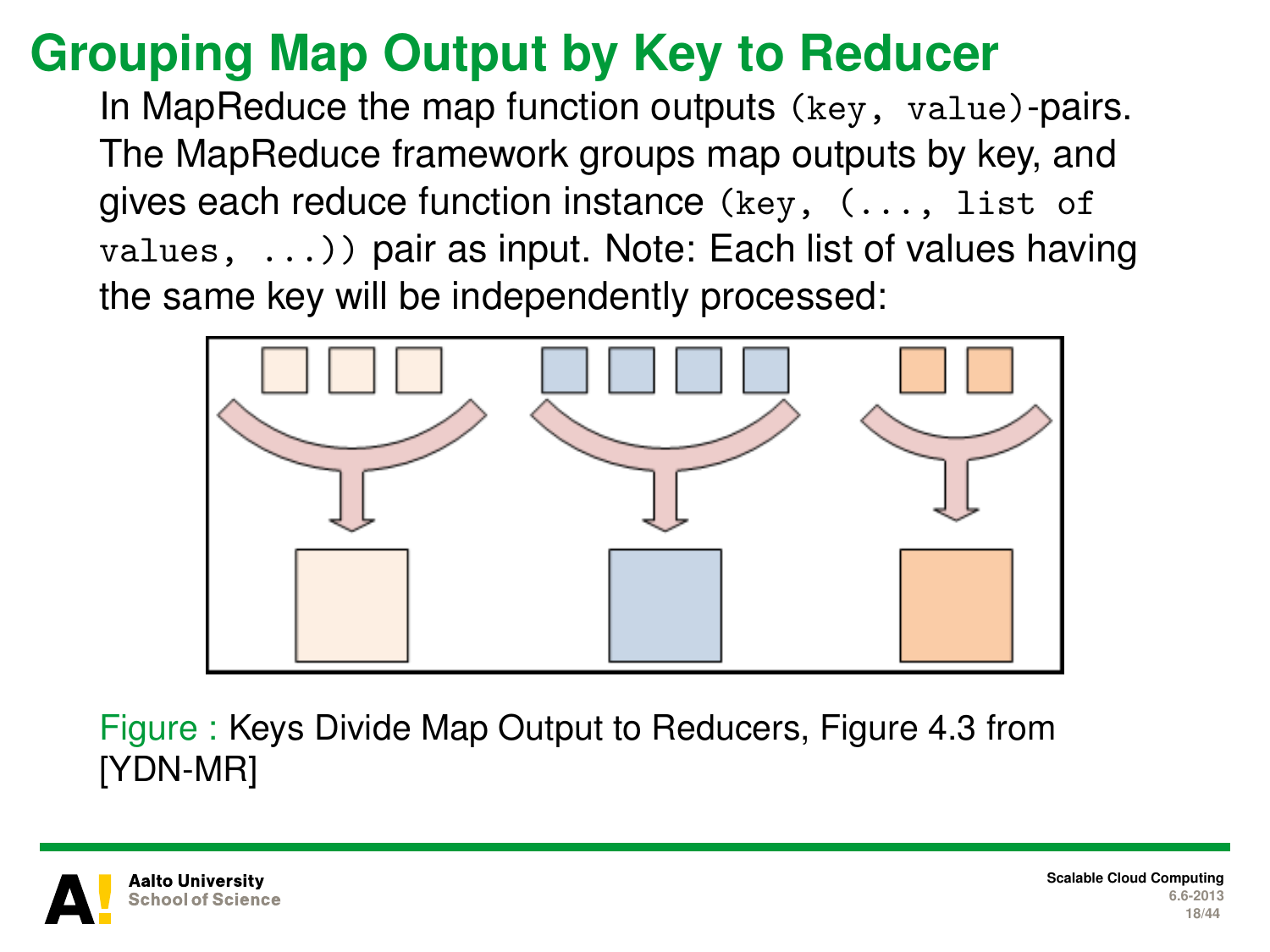#### **MapReduce Data Flow**

Practical MapReduce systems split input data into large (64MB+) blocks fed to user defined map functions:



Figure : High Level MapReduce Dataflow, Figure 4.4 from [YDN-MR]

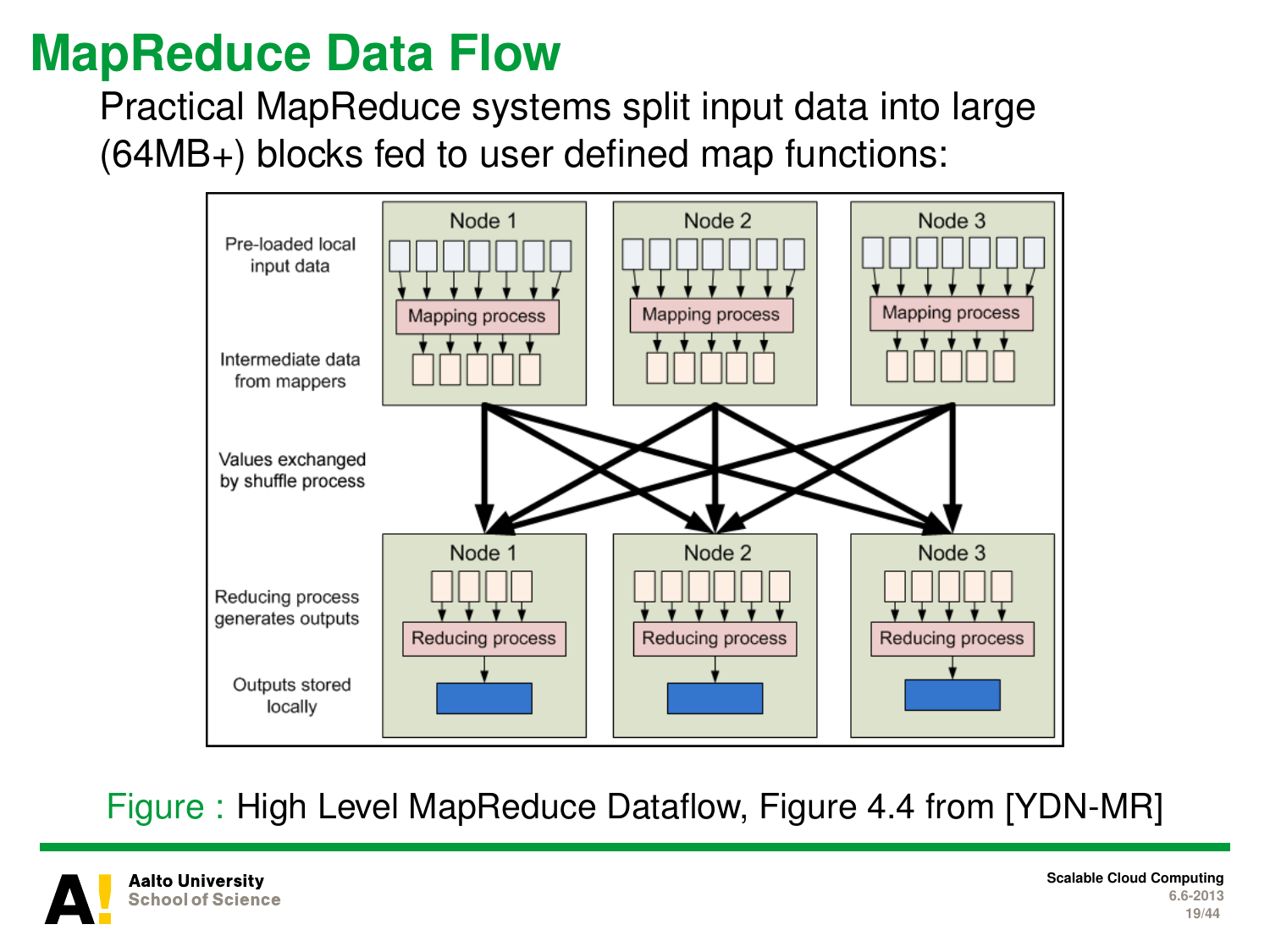#### **Recap: Map and Reduce Functions**

- $\triangleright$  The framework only allows a user to write two functions: a "**Map**" function and a "**Reduce**" function
- I The **Map**-function is fed blocks of data (block size 64-128MB), and it produces (key, value) -pairs
- $\triangleright$  The framework groups all values with the same key to a  $(key, (..., list of values, ...))$  format, and these are then fed to the **Reduce** function
- $\triangleright$  A special Master node takes care of the scheduling and fault tolerance by re-executing Mappers or Reducers

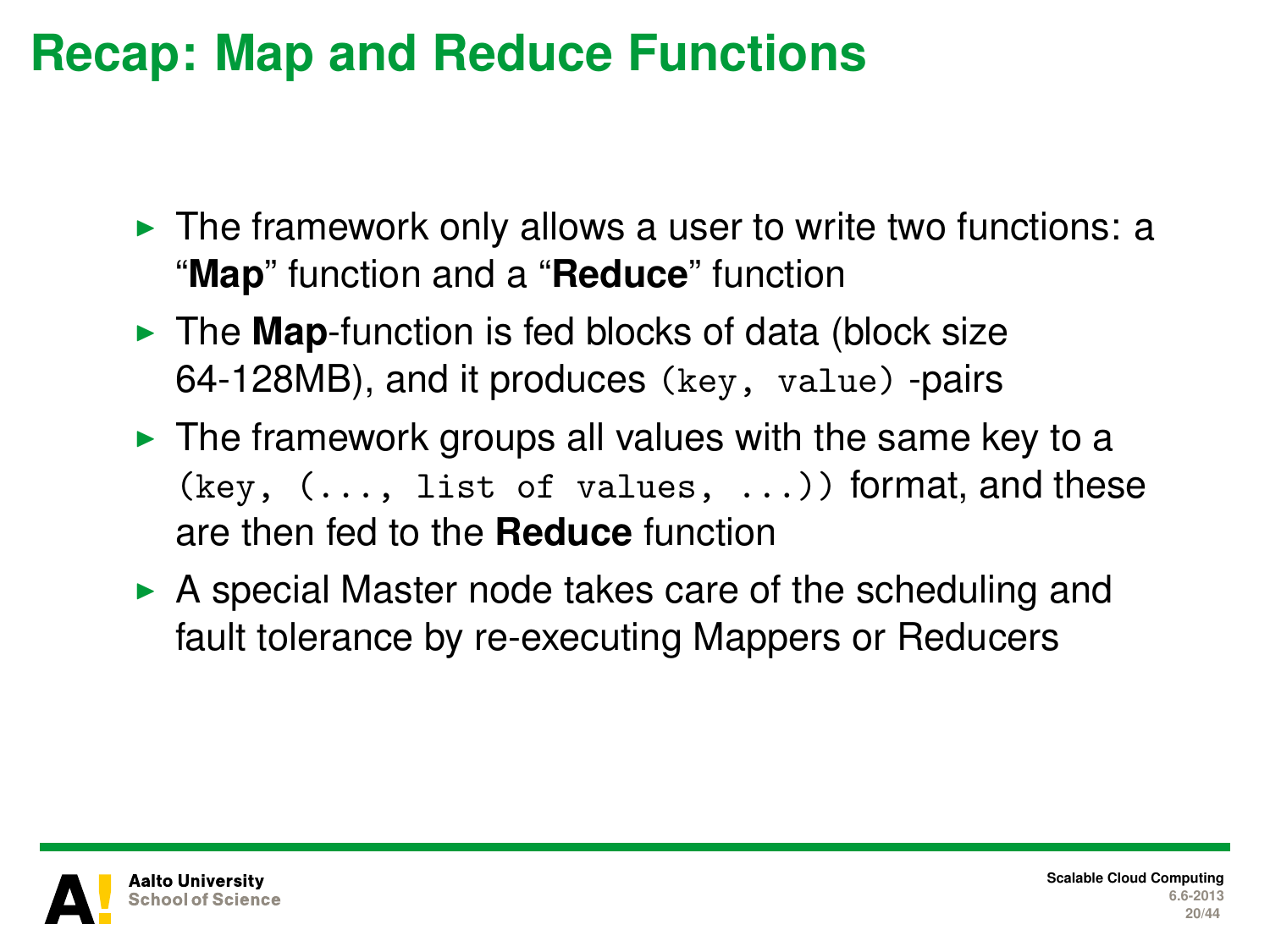## **MapReduce Diagram**



Figure : J. Dean and S. Ghemawat: *MapReduce: Simplified Data Processing on Large Clusters*, OSDI 2004

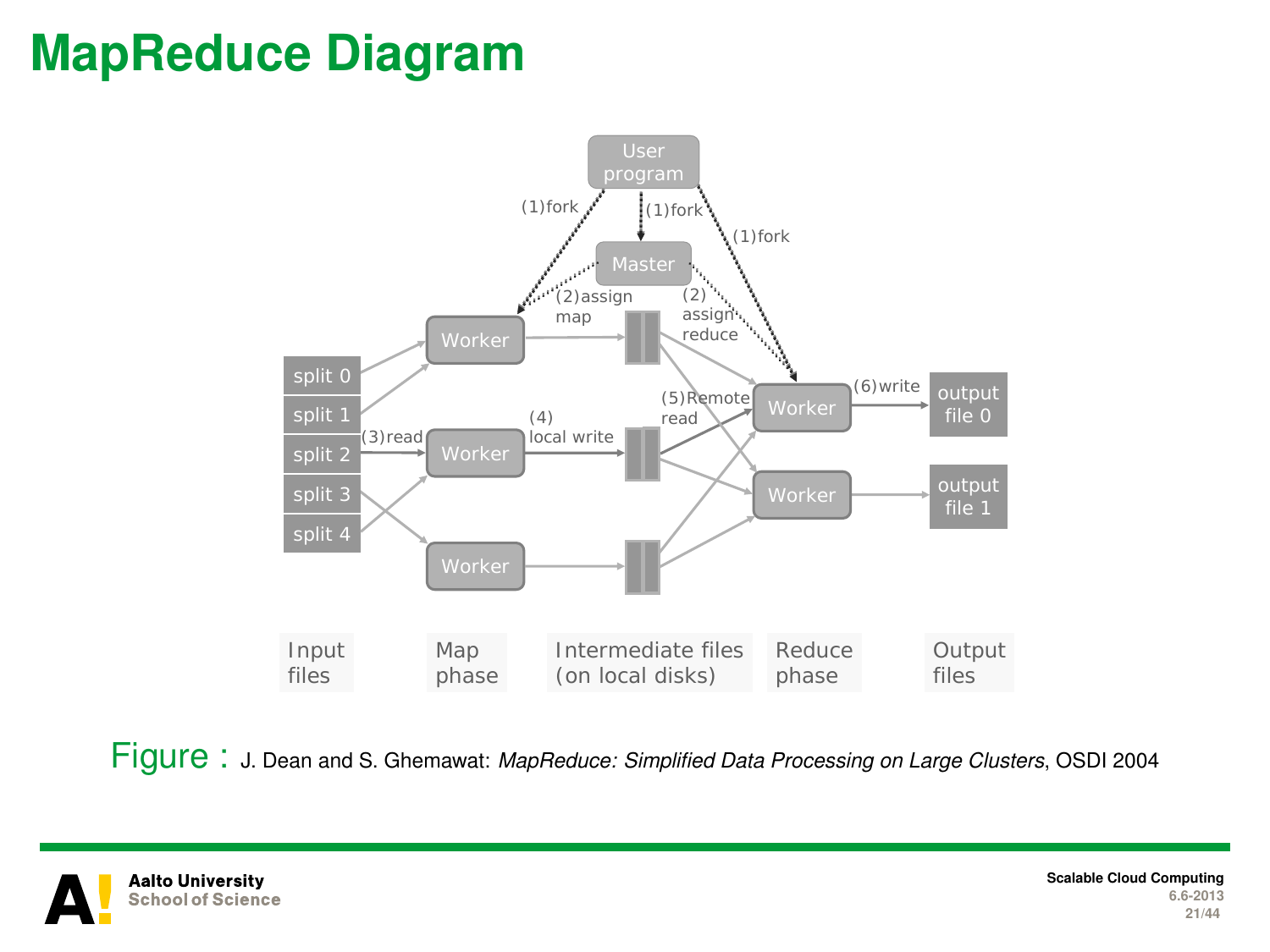#### **Example: Word Count**

 $\triangleright$  Classic word count example from the Hadoop MapReduce tutorial:

[http://hadoop.apache.org/common/docs/current/](http://hadoop.apache.org/common/docs/current/mapred_tutorial.html) [mapred\\_tutorial.html](http://hadoop.apache.org/common/docs/current/mapred_tutorial.html)

 $\triangleright$  Consider doing a word count of the following file using MapReduce:

Hello World Bye World Hello Hadoop Goodbye Hadoop

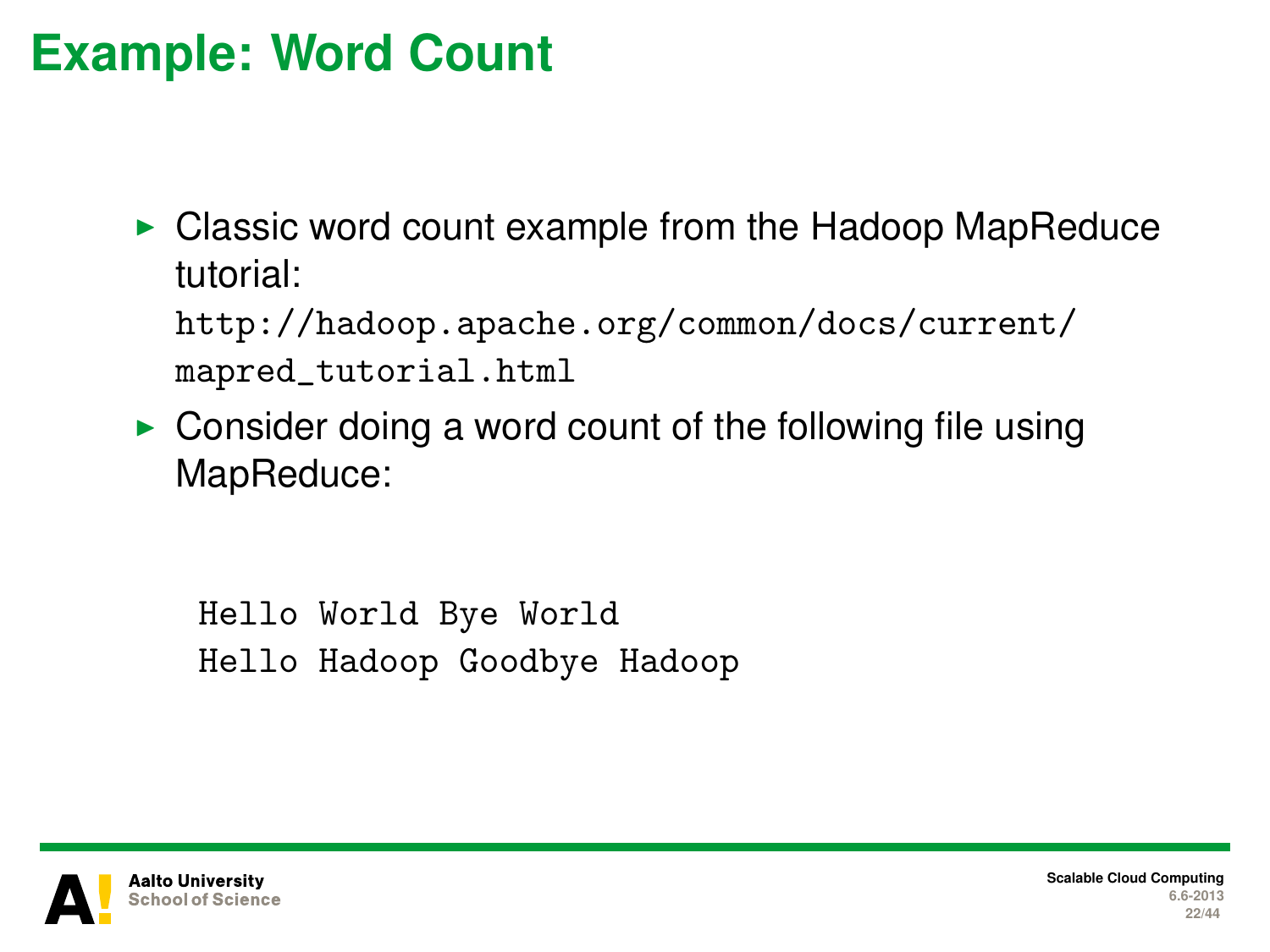## **Example: Word Count (cnt.)**

- $\triangleright$  Consider a Map function that reads in words one a time, and outputs (word, 1) for each parsed input word
- $\blacktriangleright$  The Map function output is:

```
(Hello, 1)
(World, 1)
(Bye, 1)
(World, 1)
(Hello, 1)
(Hadoop, 1)
(Goodbye, 1)
(Hadoop, 1)
```
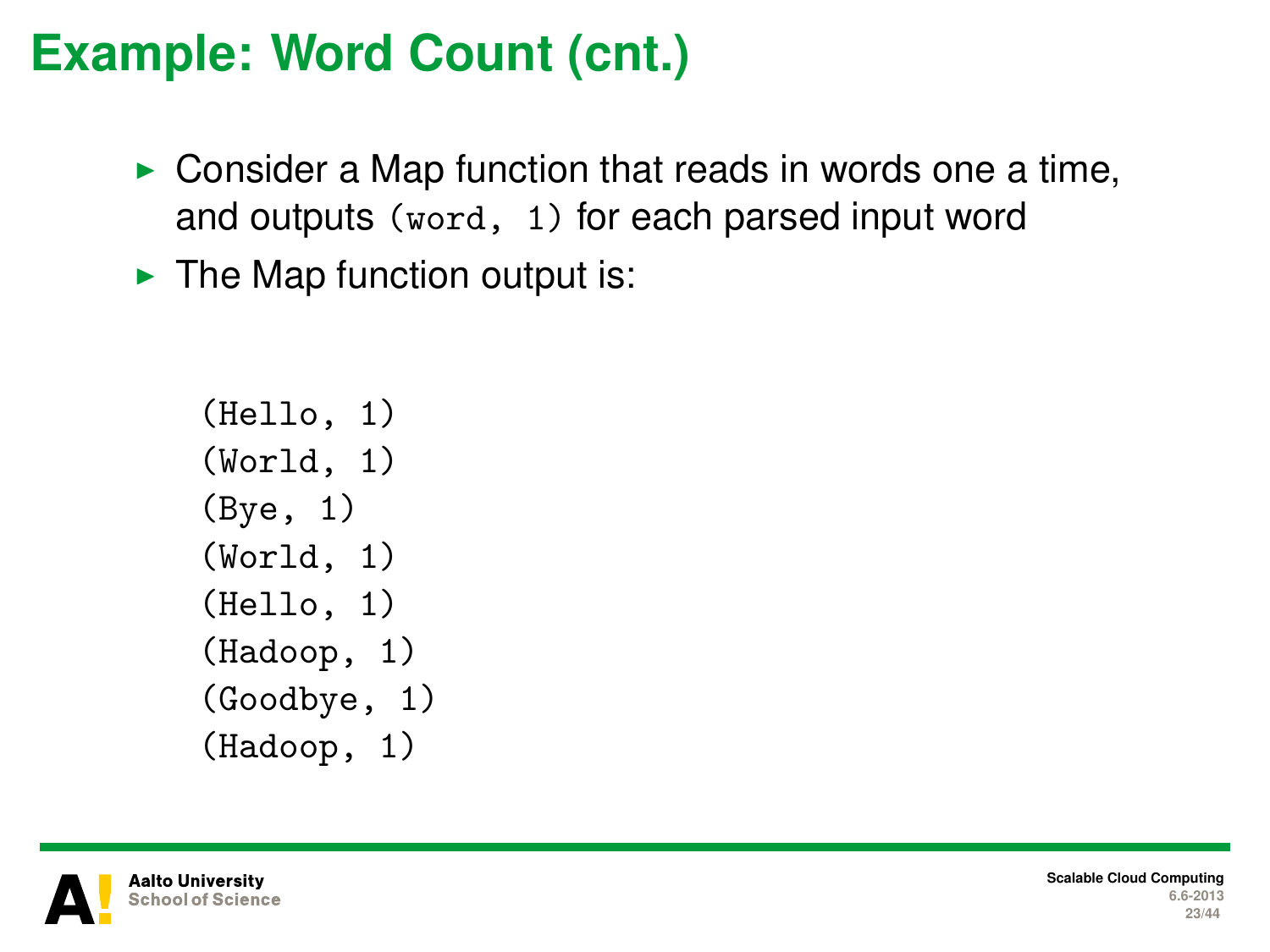## **Example: Word Count (cnt.)**

- $\triangleright$  The Shuffle phase between Map and Reduce phase creates a list of values associated with each key
- $\blacktriangleright$  The Reduce function input is:

```
(Bye, (1))
(Goodbye, (1))
(Hadoop, (1, 1))
(Hello, (1, 1))
(World, (1, 1))
```
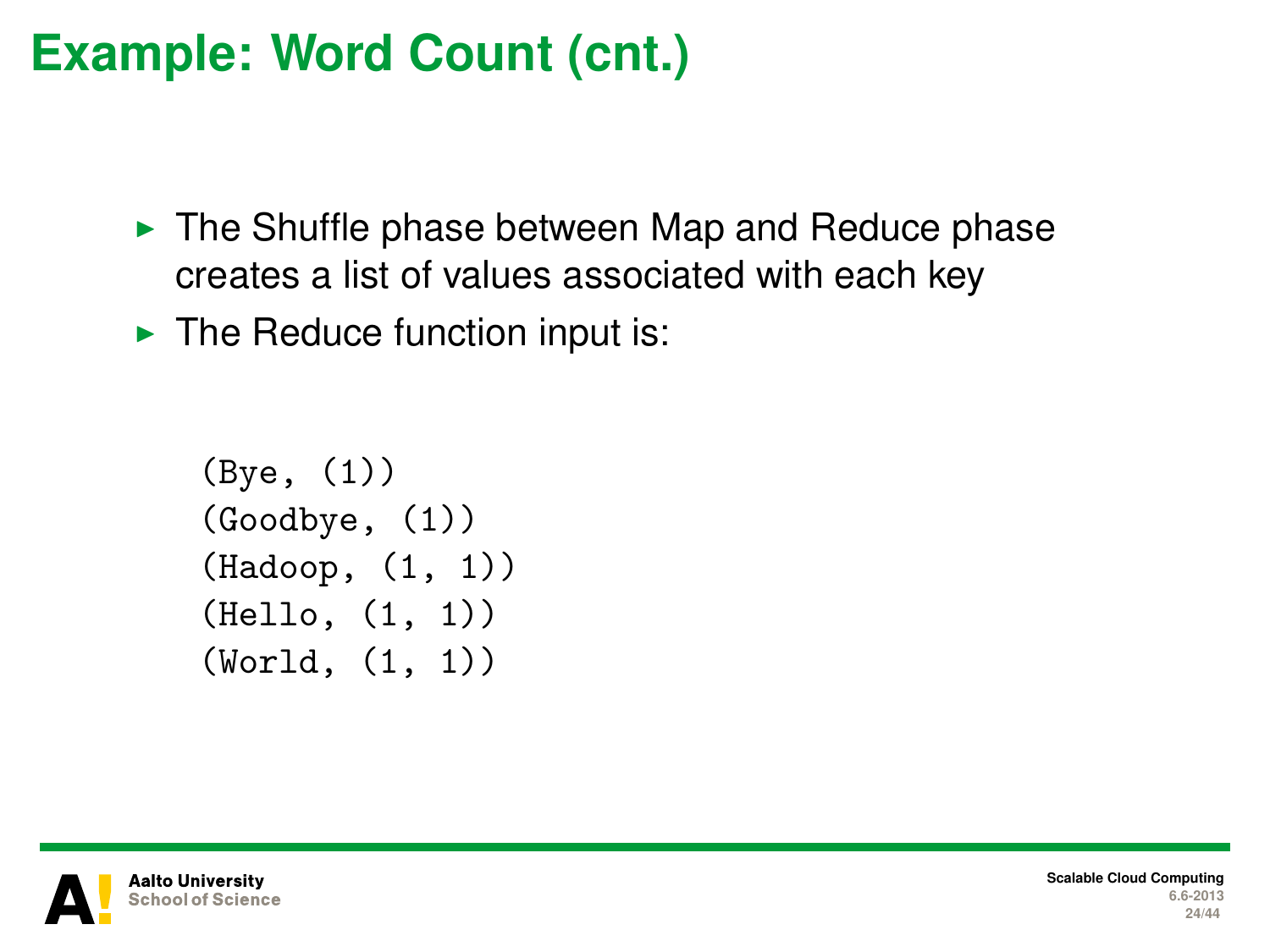## **Example: Word Count (cnt.)**

 $\triangleright$  Consider a reduce function that sums the numbers in the list for each key and outputs (word, count) pairs. The output of the Reduce function is the output of the MapReduce job:

```
(Bye, 1)
(Goodbye, 1)
(Hadoop, 2)
(Hello, 2)
(World, 2)
```
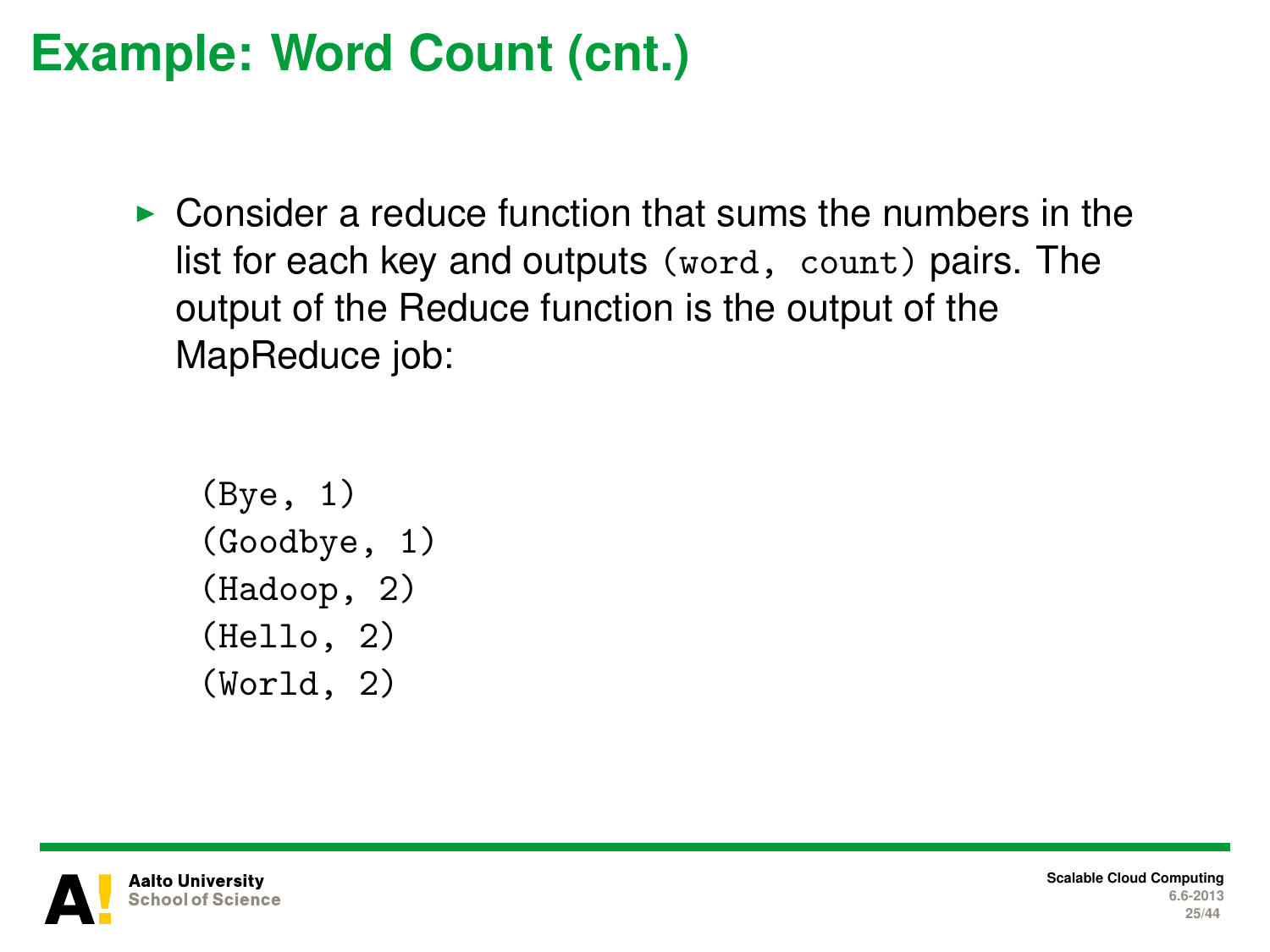#### **Phases of MapReduce**

- 1. A Master (In Hadoop terminology: Job Tracker) is started that coordinates the execution of a MapReduce job. Note: Master is a single point of failure
- 2. The master creates a predefined number of *M* Map workers, and assigns each one an input split to work on. It also later starts a predefined number of *R* reduce workers
- 3. Input is assigned to a free Map worker 64-128MB split at a time, and each user defined Map function is fed (key, value) pairs as input and also produces (key, value) pairs

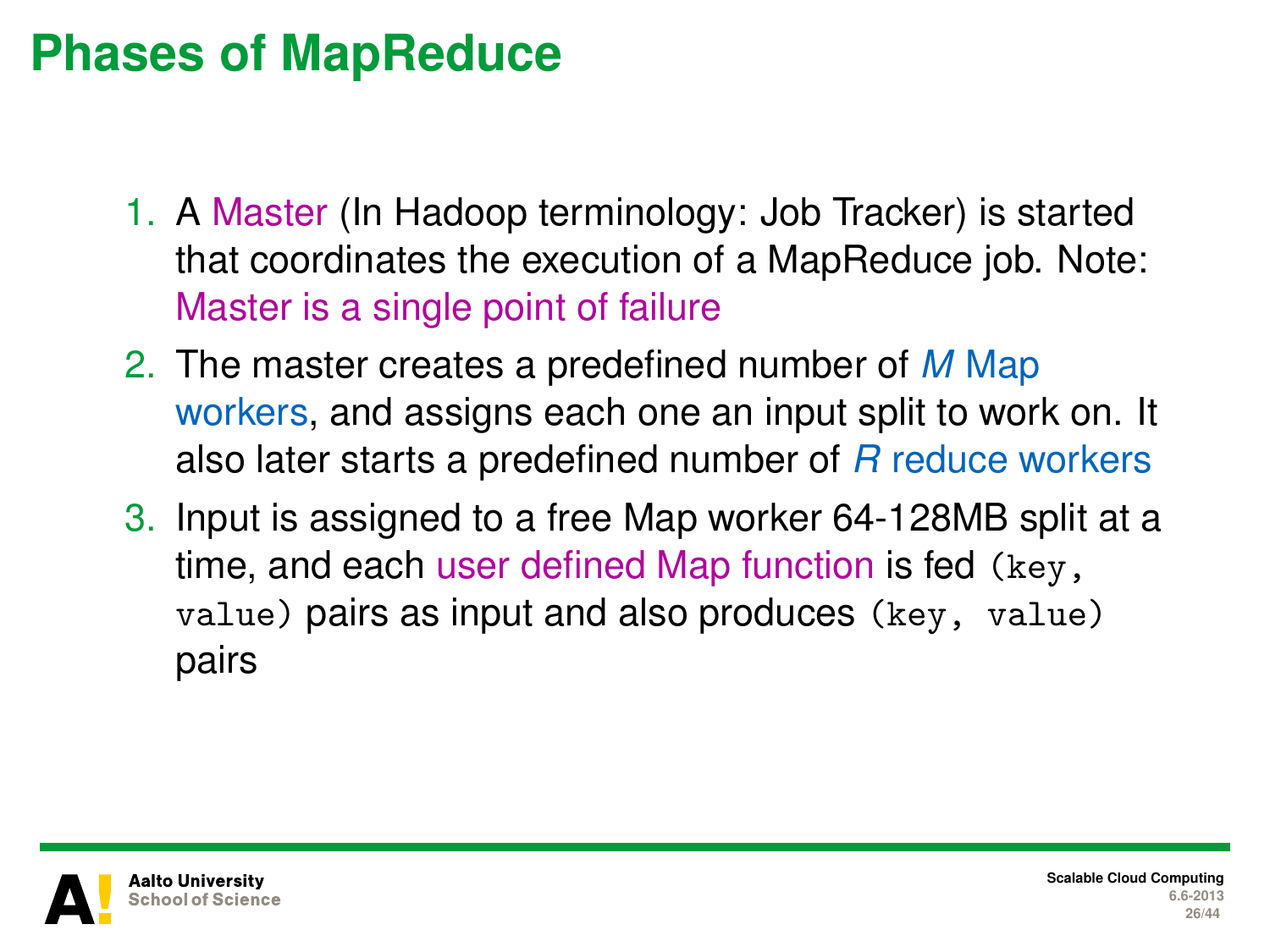## **Phases of MapReduce(cnt.)**

- 4. Periodically the Map workers flush their (key, value) pairs to the local hard disks, partitioning by their key to *R* partitions (default: use hashing), one per reduce worker
- 5. When all the input splits have been processed, a Shuffle phase starts where  $M \times R$  file transfers are used to send all of the mapper outputs to the reducer handling each key partition. After reducer receives the input files, reducer sorts (and groups) the (key, value) pairs by the key
- 6. User defined Reduce functions iterate over the (key, (..., list of values, ...)) lists, generating output (key, value) pairs files, one per reducer

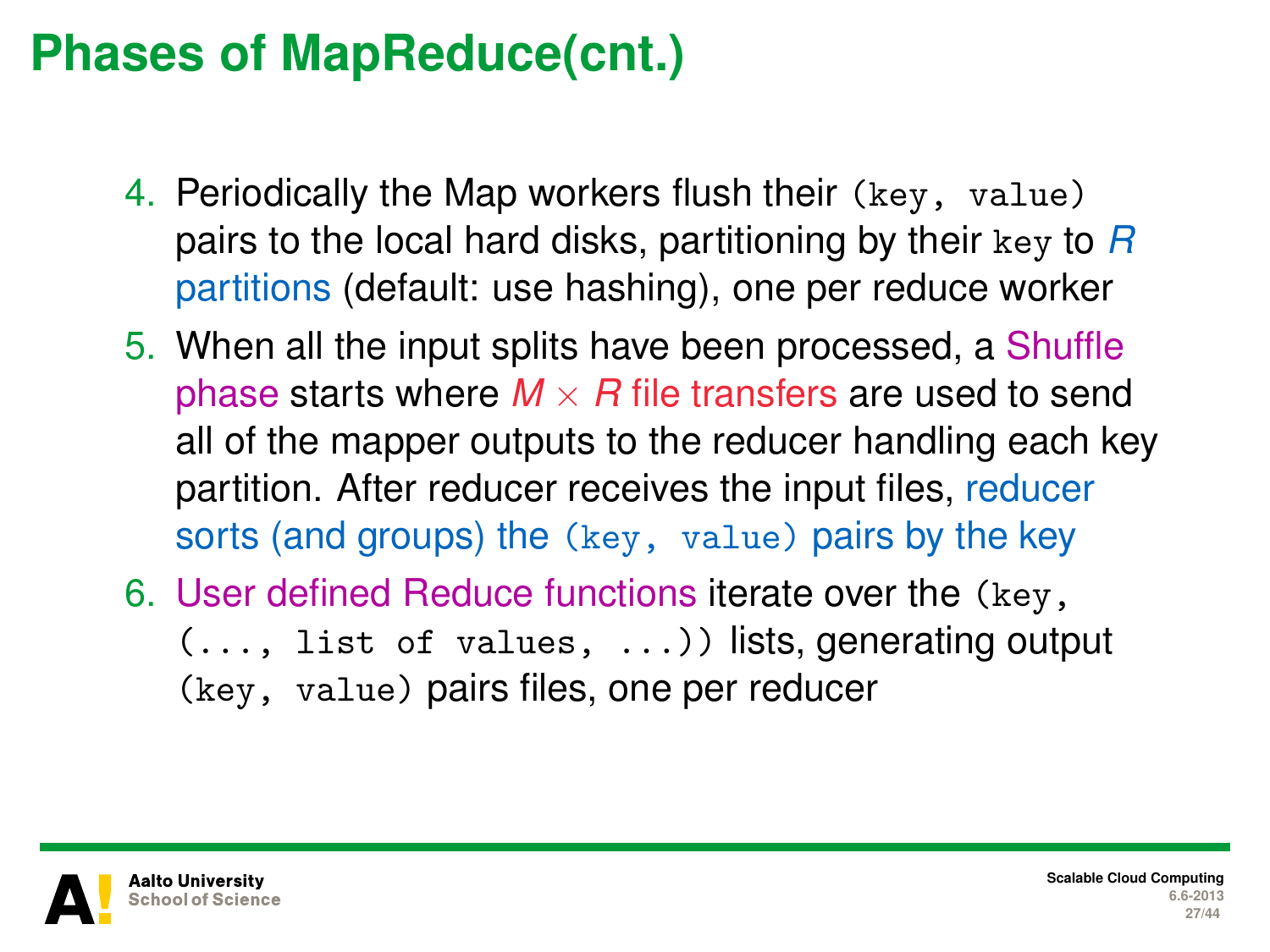# **Google MapReduce (cnt.)**

- $\blacktriangleright$  The user just supplies the Map and Reduce functions, nothing more
- $\blacktriangleright$  The only means of communication between nodes is through the shuffle from a mapper to a reducer
- $\blacktriangleright$  The framework can be used to implement a distributed sorting algorithm by using a custom partitioning function
- $\blacktriangleright$  The framework does automatic parallelization and fault tolerance by using a centralized Job tracker (Master) and a distributed filesystem that stores all data redundantly on compute nodes
- $\triangleright$  Uses functional programming paradigm to guarantee correctness of parallelization and to implement fault-tolerance by re-execution

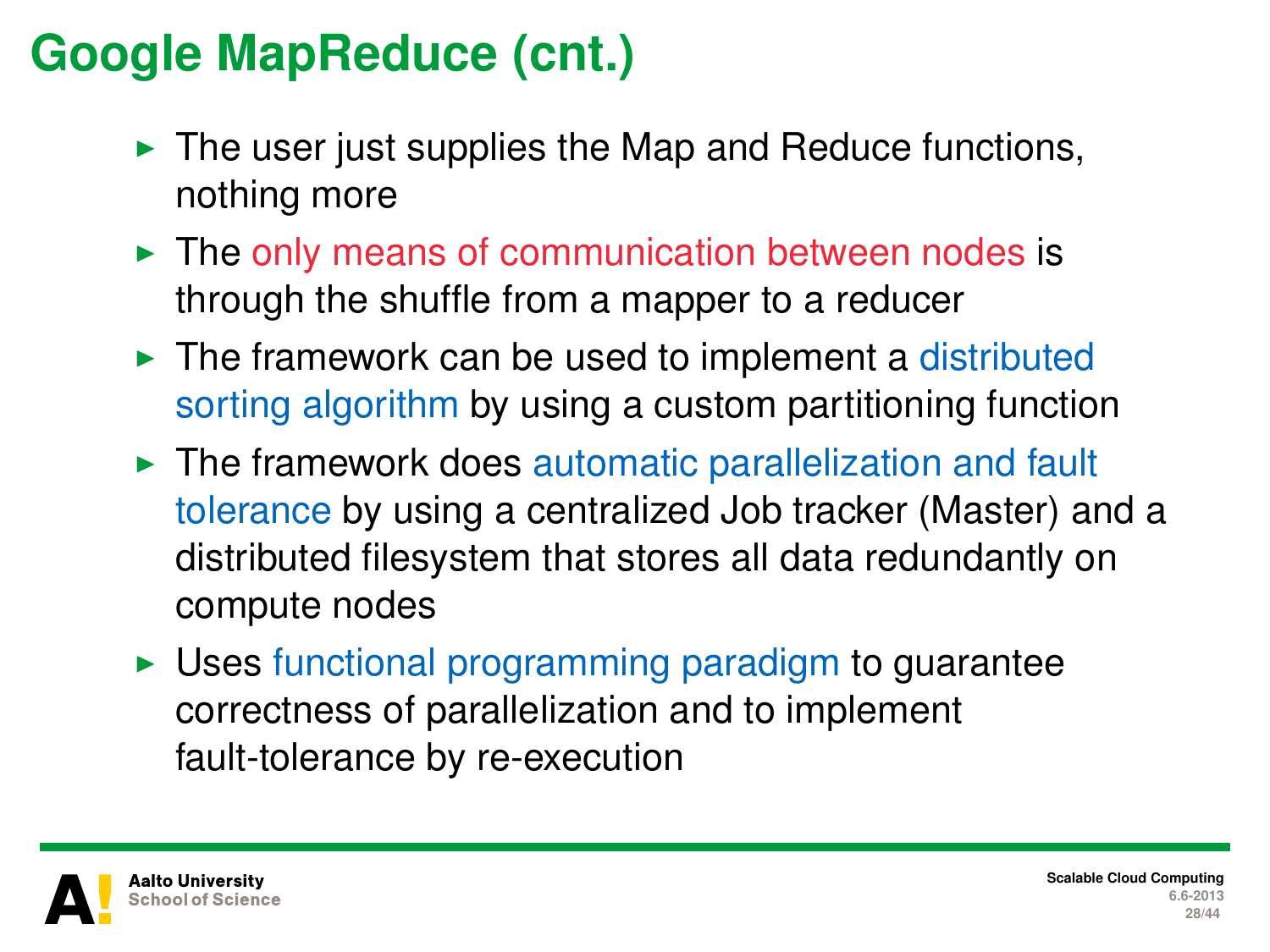# **Apache Hadoop**

- $\triangleright$  An Open Source implementation of the MapReduce framework, originally developed by Doug Cutting and heavily used by e.g., Yahoo! and Facebook
- ► "Moving Computation is Cheaper than Moving Data" Ship code to data, not data to code.
- $\blacktriangleright$  Map and Reduce workers are also storage nodes for the underlying distributed filesystem: Job allocation is first tried to a node having a copy of the data, and if that fails, then to a node in the same rack (to maximize network bandwidth)
- ▶ Project Web page: <http://hadoop.apache.org/>

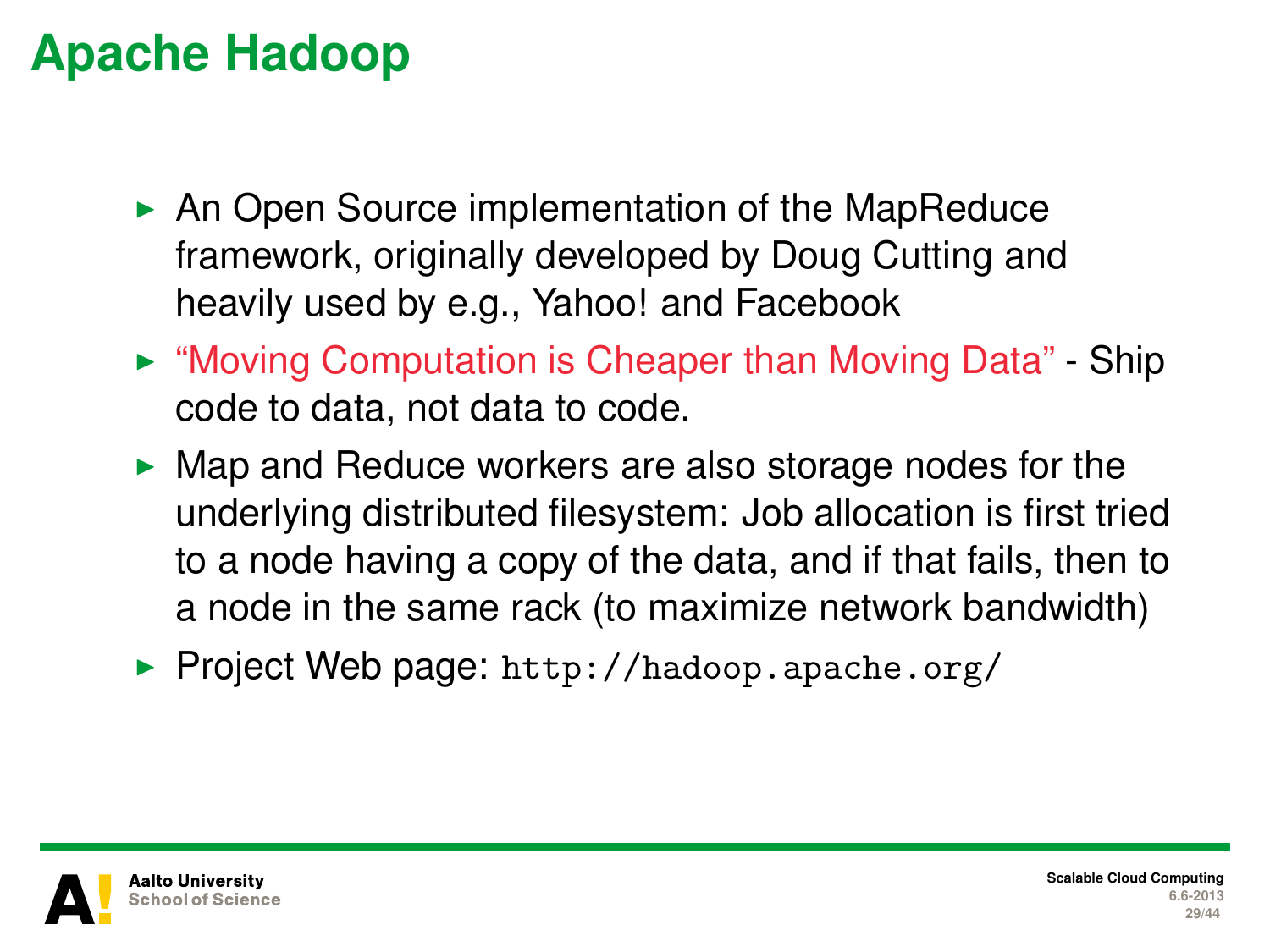# **Apache Hadoop (cnt.)**

- $\triangleright$  When deciding whether MapReduce is the correct fit for an algorithm, one has to remember the fixed data-flow pattern of MapReduce. The algorithm has to be efficiently mapped to this data-flow pattern in order to efficiently use the underlying computing hardware
- $\triangleright$  Builds reliable systems out of unreliable commodity hardware by replicating most components (exceptions: Master/Job Tracker and NameNode in Hadoop Distributed File System)

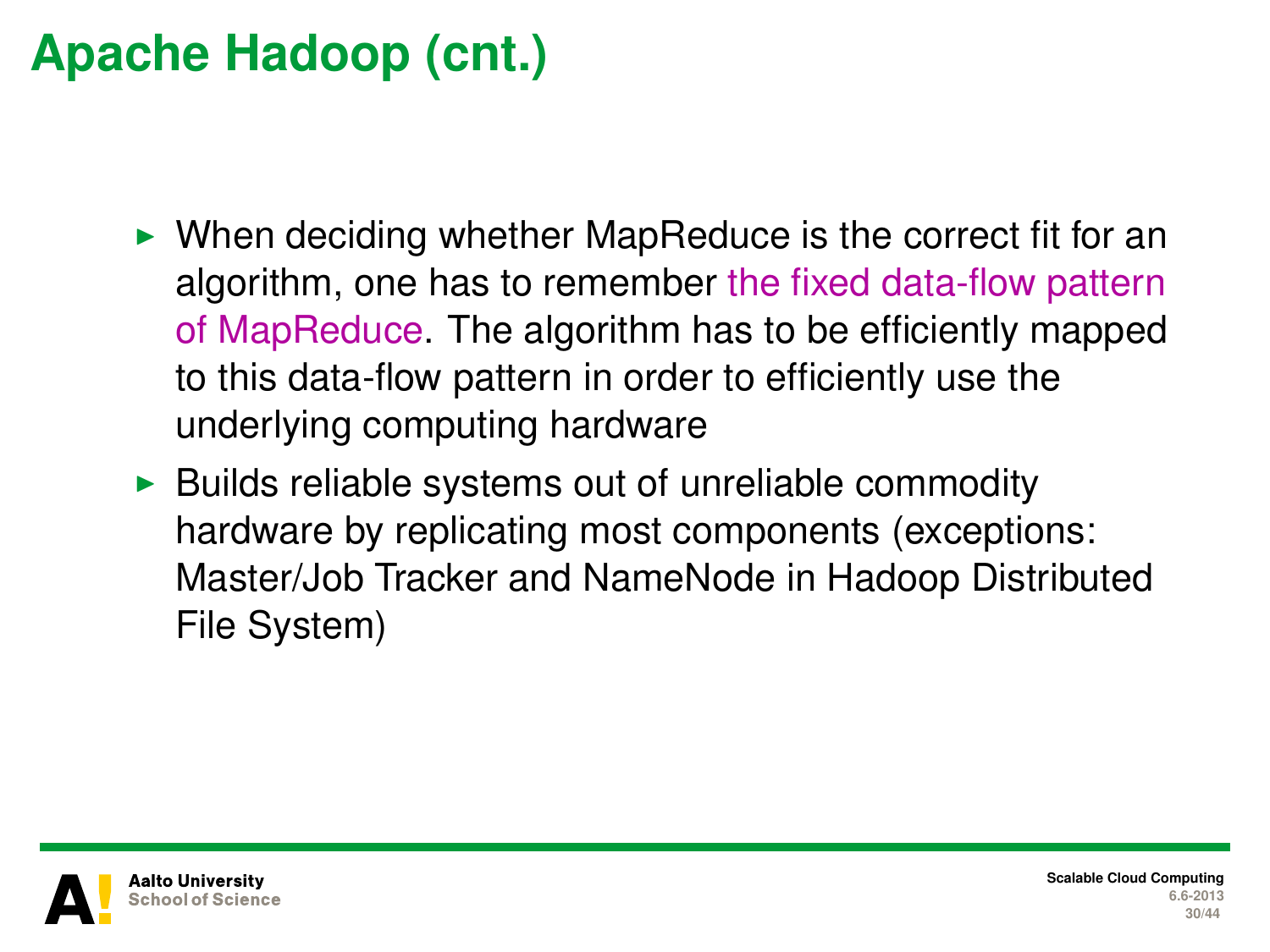# **Apache Hadoop (cnt.)**

- $\blacktriangleright$  Tuned for large (gigabytes of data) files
- $\triangleright$  Designed for very large 1 PB+ data sets
- Designed for streaming data accesses in batch processing, designed for high bandwidth instead of low latency
- $\triangleright$  For scalability: NOT a POSIX filesystem
- $\triangleright$  Written in Java, runs as a set of user-space daemons

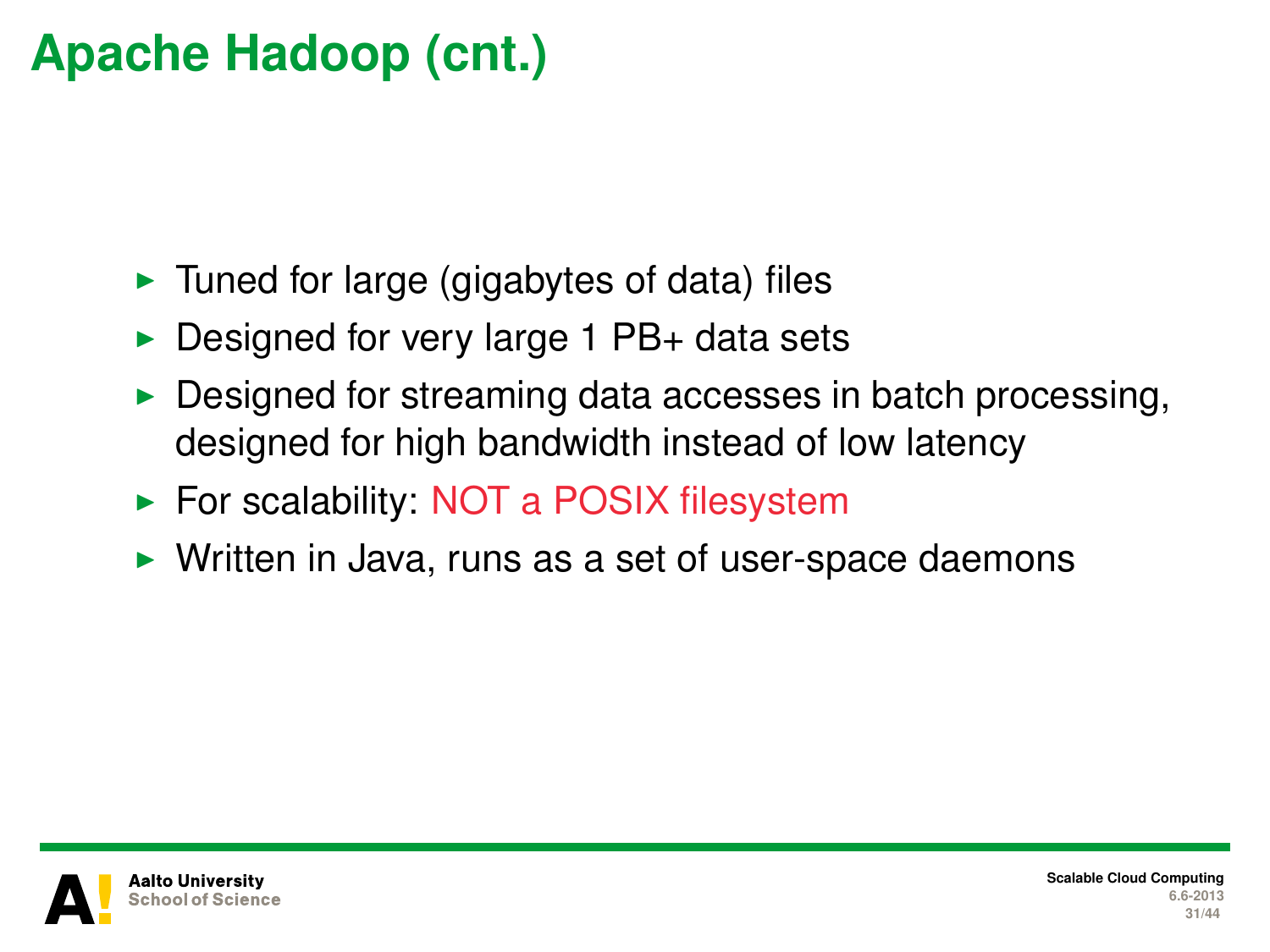# **Hadoop Distributed Filesystem (HDFS)**

- $\triangleright$  A distributed replicated filesystem: All data is replicated by default on three different Data Nodes
- Inspired by the Google Filesystem
- $\blacktriangleright$  Each node is usually a Linux compute node with a small number of hard disks (4-12)
- $\triangleright$  A single NameNode that maintains the file locations, many DataNodes (1000+)

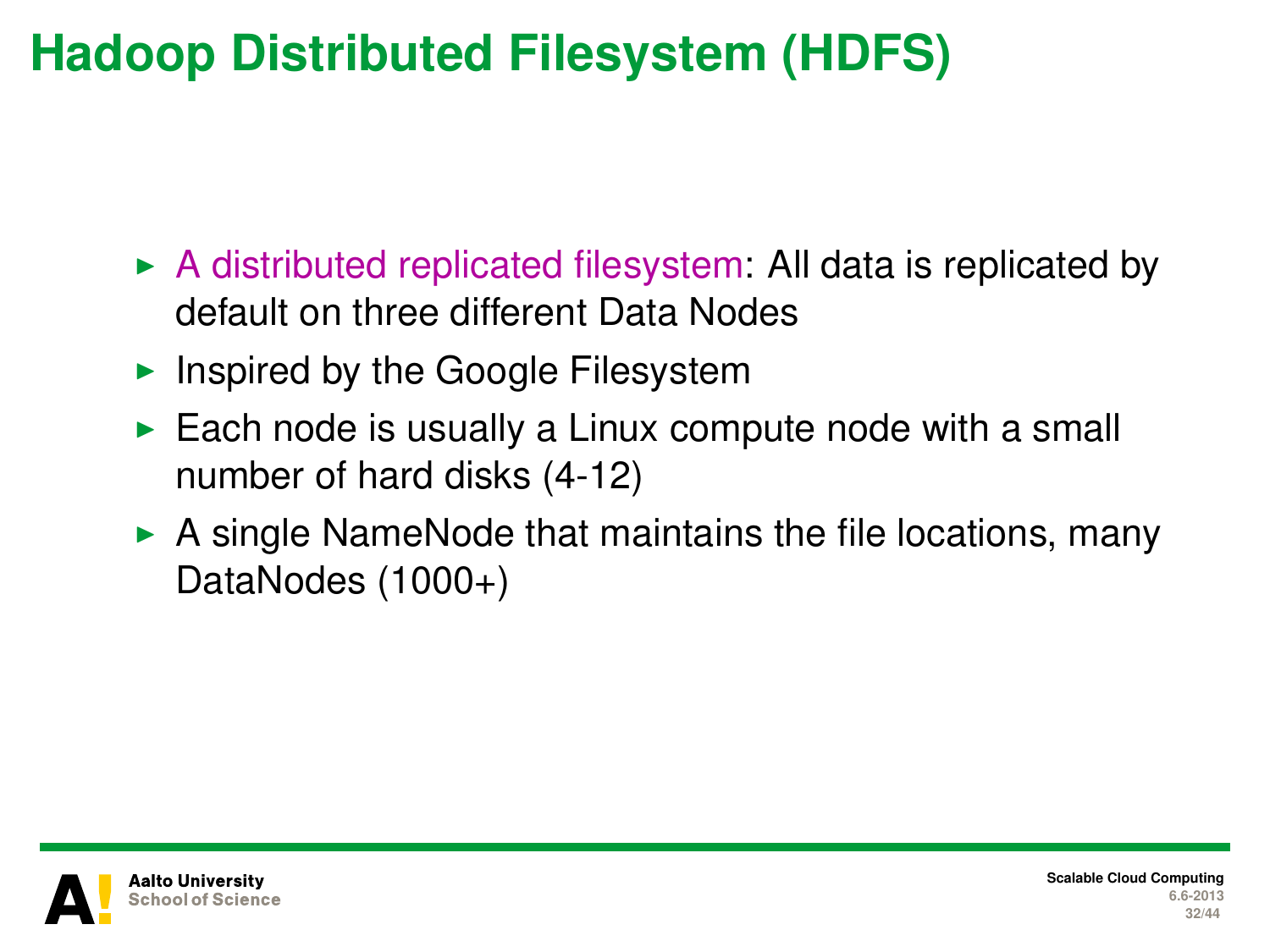## **Hadoop Distributed Filesystem (cnt.)**

- $\triangleright$  Any piece of data is available if at least one datanode replica is up and running
- $\triangleright$  Rack optimized: by default one replica written locally, second in the same rack, and a third replica in another rack (to combat against rack failures, e.g., rack switch or rack power feed)
- $\triangleright$  Uses large block size, 128 MB is a common default designed for batch processing
- $\triangleright$  For scalability: Write once, read many filesystem

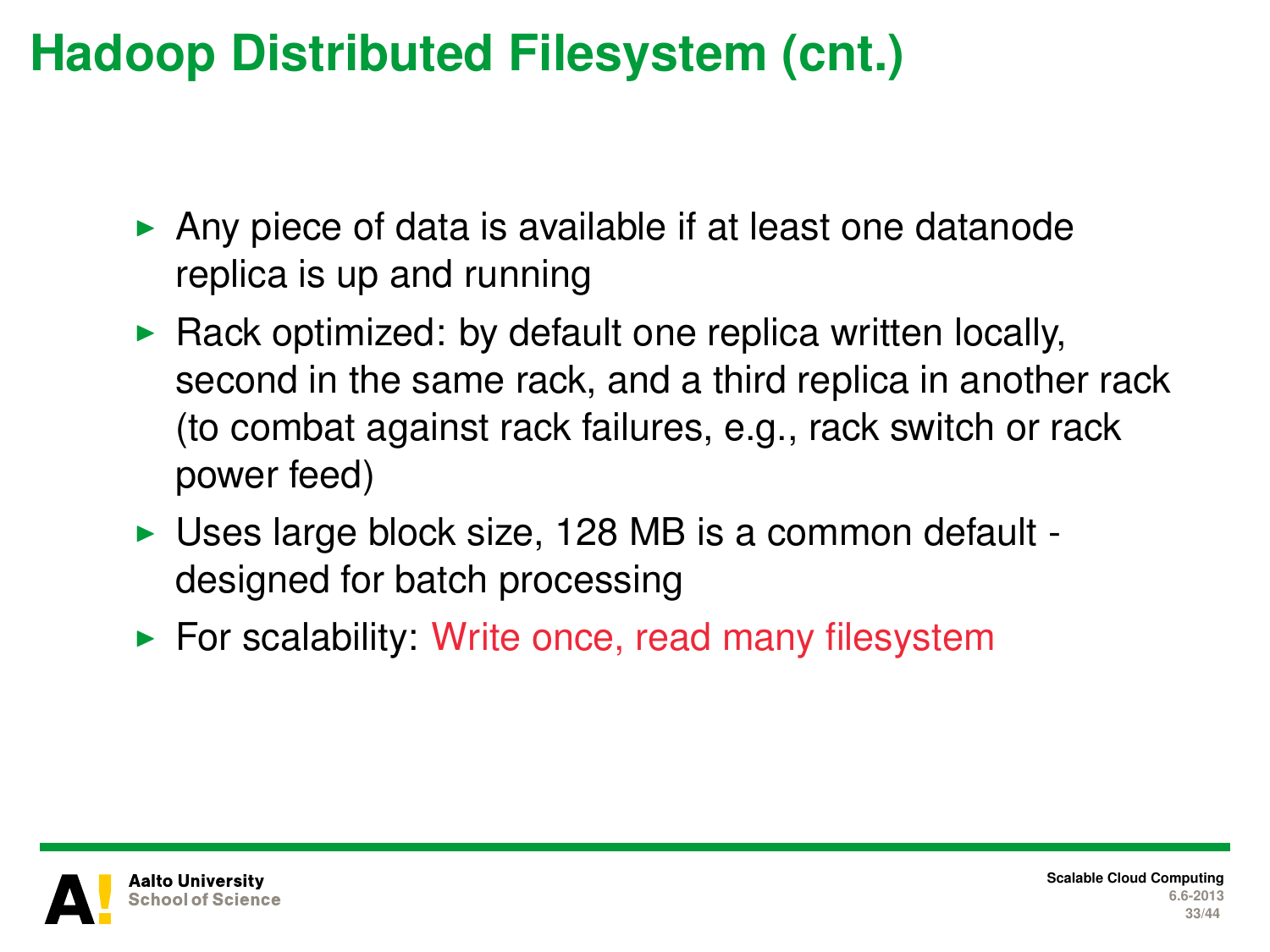## **Implications of Write Once**

- $\blacktriangleright$  All applications need to be re-engineered to only do sequential writes. Example systems working on top of HDFS:
	- HBase (Hadoop Database), a database system with only sequential writes, Google Bigtable clone
	- $\blacktriangleright$  MapReduce batch processing system
	- $\blacktriangleright$  Apache Pig and Hive data mining tools
	- $\blacktriangleright$  Mahout machine learning libraries
	- $\blacktriangleright$  Lucene and Solr full text search
	- $\triangleright$  Nutch web crawling

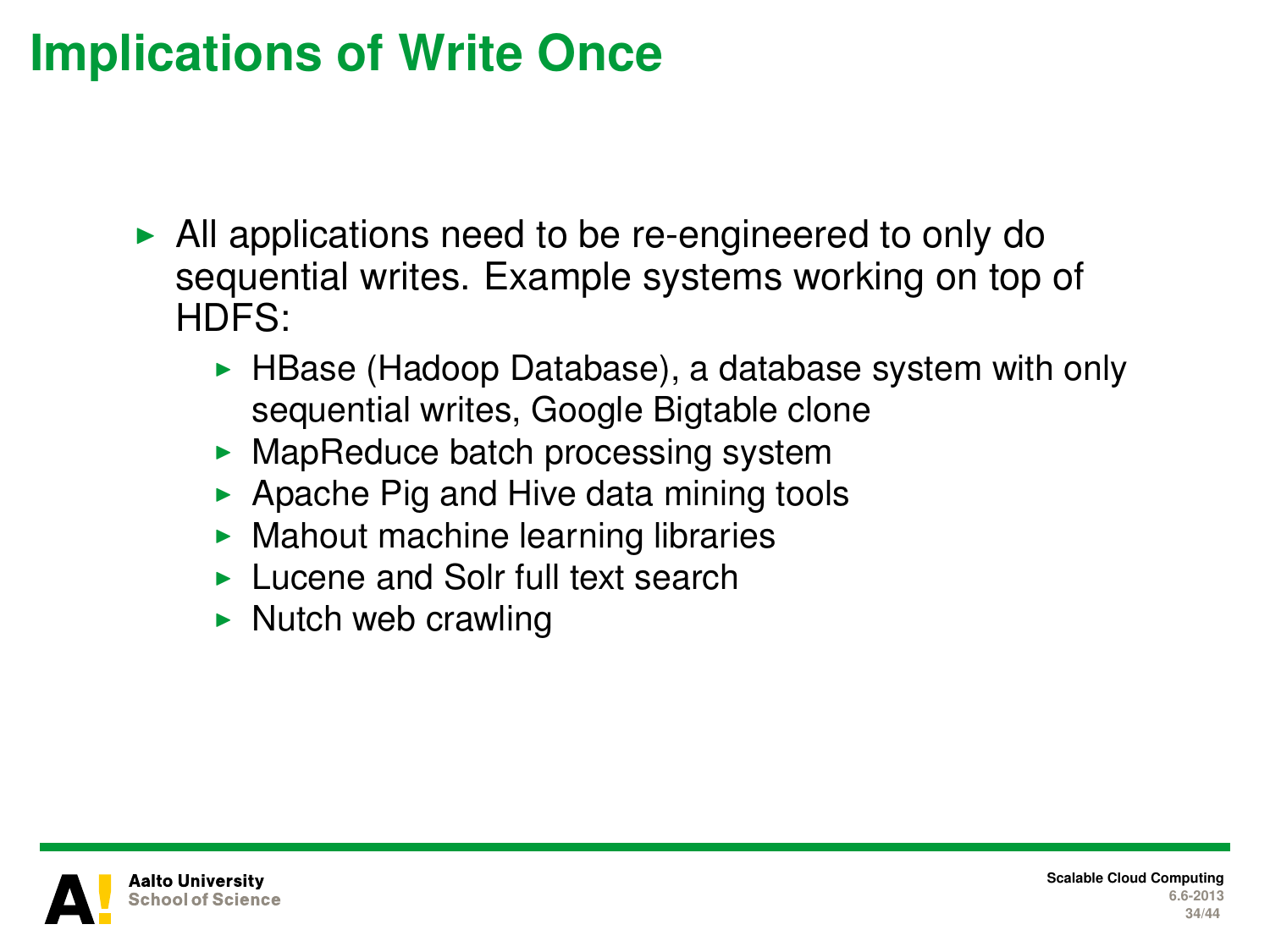## **Two Large Hadoop Installations**

- $\blacktriangleright$  Yahoo! (2009): 4000 nodes, 16 PB raw disk, 64TB RAM, 32K cores
- $\blacktriangleright$  Facebook (2010): 2000 nodes, 21 PB storage, 64TB RAM, 22.4K cores
	- $\triangleright$  12 TB (compressed) data added per day, 800TB (compressed) data scanned per day
	- A. Thusoo, Z. Shao, S. Anthony, D. Borthakur, N. Jain, J. Sen Sarma, R. Murthy, H. Liu: *Data warehousing and analytics infrastructure at Facebook*. SIGMOD Conference 2010: 1013-1020.

<http://doi.acm.org/10.1145/1807167.1807278>

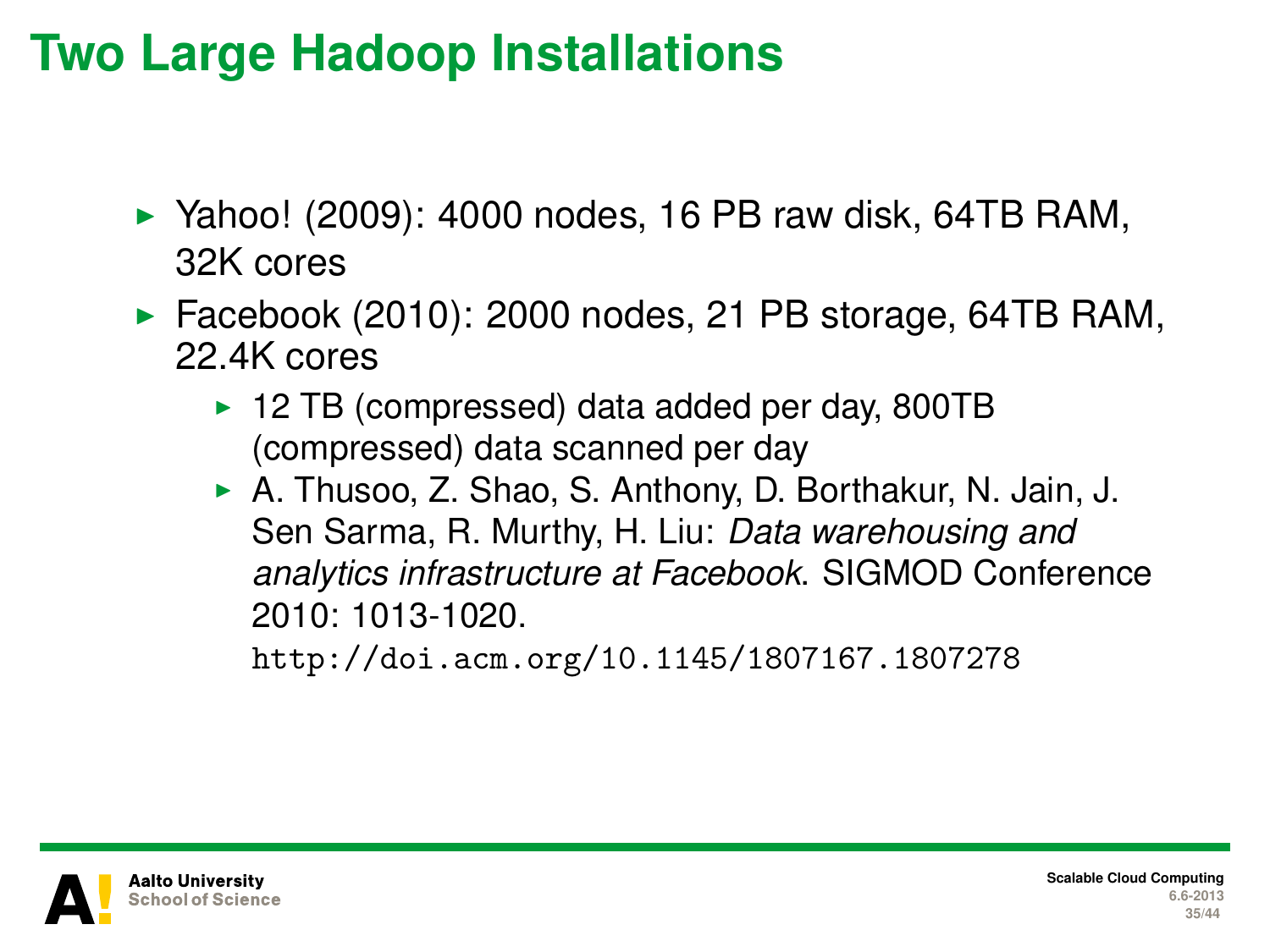## **Cloud Software Project**

► ICT SHOK Program Cloud Software (2010-2013)

- $\triangleright$  A large Finnish consortium, see: <http://www.cloudsoftwareprogram.org/>
- ▶ Case study at Aalto: CSC Genome Browser Cloud Backend
- ► Co-authors: Matti Niemenmaa, André Schumacher (Aalto University, Department of Information and Computer Science), Aleksi Kallio, Eija Korpelainen, Taavi Hupponen, and Petri Klemelä (CSC — IT Center for Science)

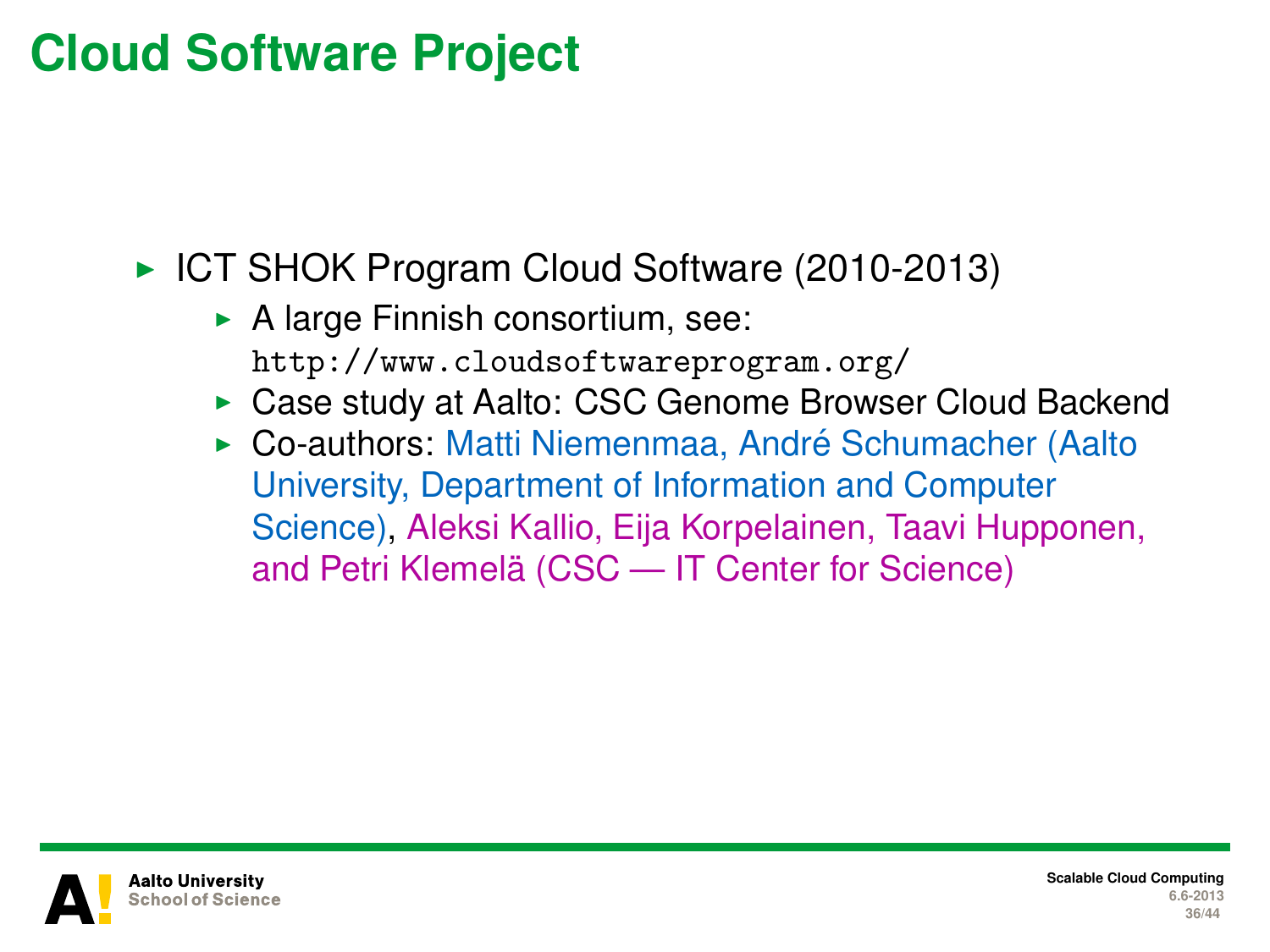## **CSC Genome Browser**

- $\triangleright$  CSC provides tools and infrastructure for bioinformatics
- $\triangleright$  Bioinformatics is the largest customer group of CSC (in user numbers)
- $\triangleright$  Next-Generation Sequencing (NGS) produces large data sets (TB+)
- $\triangleright$  Cloud computing can be harnessed for analyzing these data sets
- ▶ 1000 Genomes project (<http://www.1000genomes.org>): Freely available 50 TB+ data set of human genomes

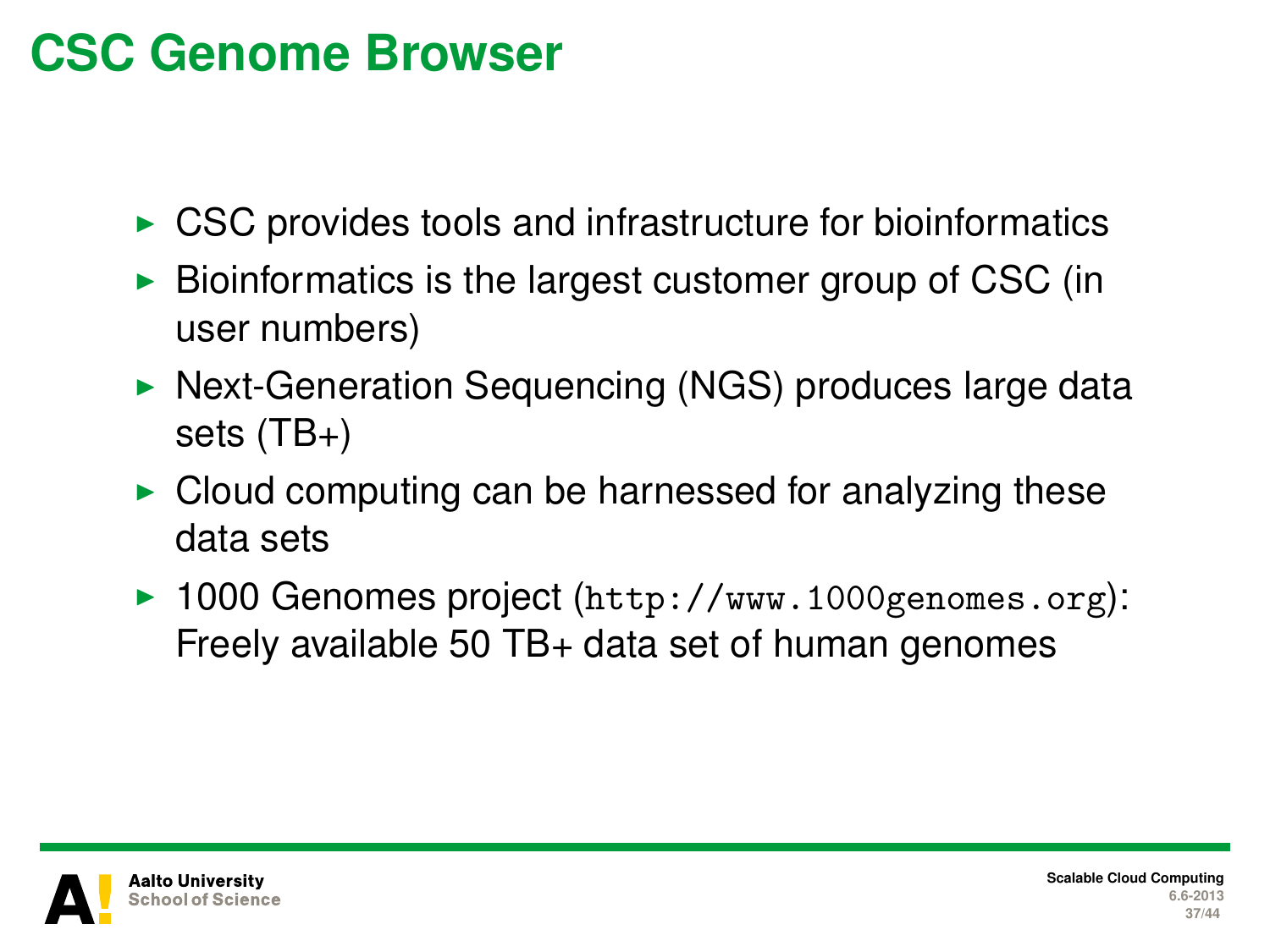## **CSC Genome Browser**

- $\triangleright$  Cloud computing technologies will enable scalable NGS data analysis
- $\blacktriangleright$  There exists prior research into sequence alignment and assembly in the cloud
- $\triangleright$  Visualization is needed in order to understand large data masses
- Interactive visualization for  $100GB+$  datasets can only be achieved with preprocessing in the cloud

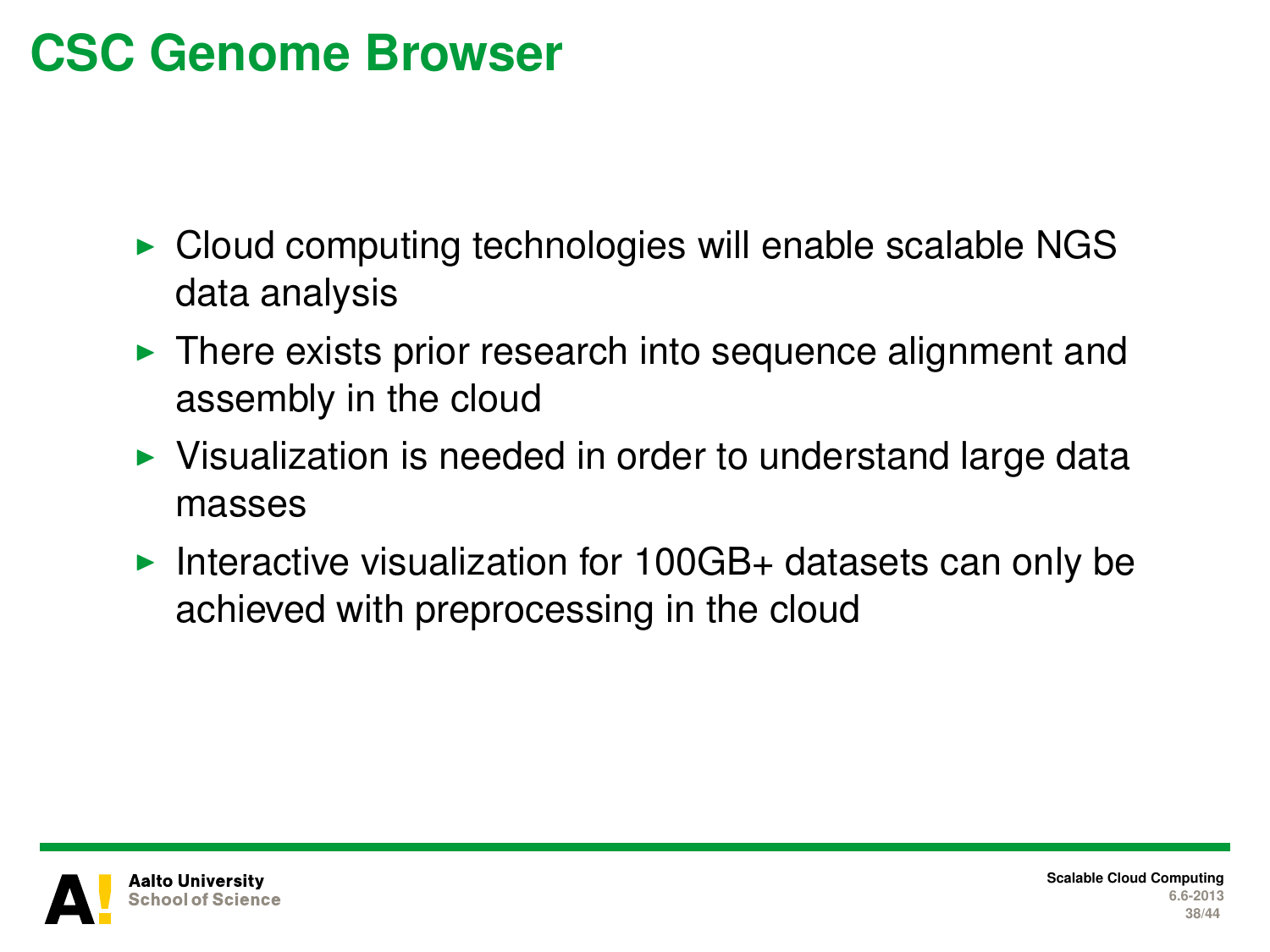#### **Genome Browser Requirements**

- Interactive browsing with zooming in and out, "Google" Earth"-style
- $\triangleright$  Single datasets 100GB-1TB+ with interactive visualization at different zoom levels
	- $\triangleright$  Preprocessing used to compute summary data for the higher zoom levels
	- Dataset too large to compute the summary data in real time using the real dataset
	- $\triangleright$  Scalable cloud data processing paradigm map-reduce implemented in Hadoop used to compute the summary data in preprocessing (currently upto  $15 \times 12 = 180$  cores)

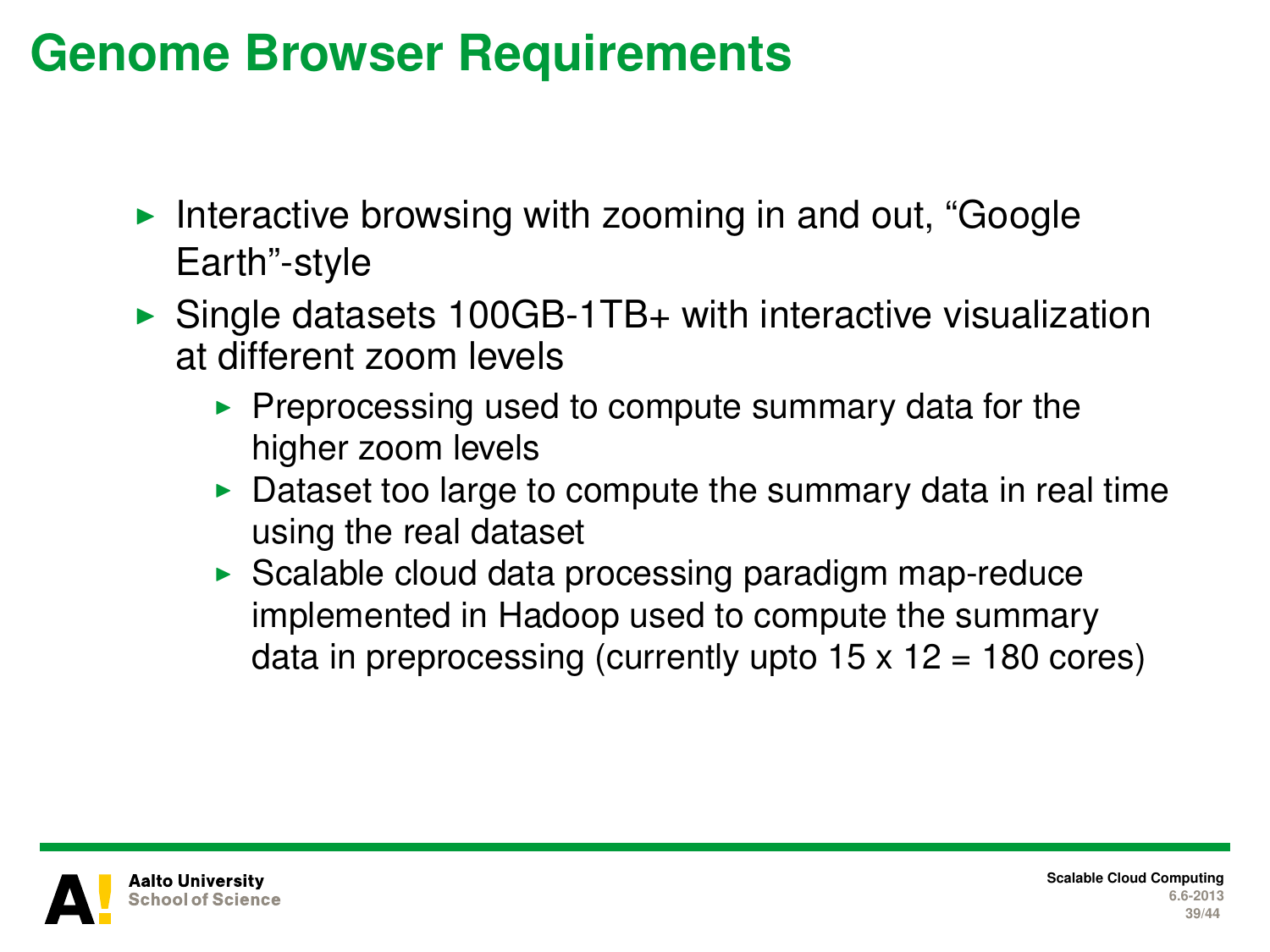#### **Genome Browser GUI**

| Chipster 2.0.1 (build 1238)                                                                                                       |                                        |              |                                                                                                     |                         | $-0-x$                                                                                                 |
|-----------------------------------------------------------------------------------------------------------------------------------|----------------------------------------|--------------|-----------------------------------------------------------------------------------------------------|-------------------------|--------------------------------------------------------------------------------------------------------|
| Eife Edit View Workflow Help                                                                                                      |                                        |              |                                                                                                     |                         |                                                                                                        |
| <b>Datasets</b>                                                                                                                   | <b>Analysis tools</b>                  |              |                                                                                                     |                         |                                                                                                        |
| h1-hESC.bam                                                                                                                       | Microarrays                            | <b>NGS</b>   | $\Theta$                                                                                            | X Show parameters       | Run <sup>[p-</sup>                                                                                     |
| <b>El junctions</b> , bed<br>ht-hESC.bam.bai                                                                                      | Ouality control                        |              | Map aligned reads to genes with HTSeg                                                               |                         | This tool will perform an analysis for differentially                                                  |
| Ð<br>GM12678.bam                                                                                                                  | <b>Filtering</b><br><b>· Utilities</b> |              | Map aligned reads to genes with HTSeg using own GTF<br>Differential expression analysis using edgeR |                         | expressed genes and isoforms using the Cufflinks<br>algorithm. Note that only one filtering criteria.  |
| <b>El junctions</b> , bed                                                                                                         | · Matching genomic regions             |              | Differential expression analysis using Cufflinks                                                    |                         | should be applied for a given analysis run. When                                                       |
| GM12678.bam.bai<br><b>Seed</b>                                                                                                    | · Alignment                            |              | Differential expression analysis using DESeg                                                        |                         | left at default settings, Cufflinks filters out<br>unsuccessfully tested loci, as well as those with a |
| de-genes-cufflinks.tsv<br>Cuffinks-loa.bd                                                                                         | <b>RNA-seq</b>                         |              |                                                                                                     | a-value less than 0.05. |                                                                                                        |
| de-isoforms-cufflinks.tsv                                                                                                         | · miRNA-seq<br>· ChIP-seq              |              |                                                                                                     |                         |                                                                                                        |
| de-genes-cufflinks.bed                                                                                                            | CNA-seq                                |              |                                                                                                     |                         |                                                                                                        |
| de-Isoforms-cufflinks.bed                                                                                                         | Methyliseg                             |              |                                                                                                     |                         |                                                                                                        |
| de-genes<br>Disorted.bed                                                                                                          |                                        |              |                                                                                                     | More help               | Show tool sourcecode                                                                                   |
|                                                                                                                                   |                                        |              |                                                                                                     |                         |                                                                                                        |
| Worldfow                                                                                                                          | Visualisation                          |              |                                                                                                     |                         |                                                                                                        |
| $QQ \Box H$<br>回                                                                                                                  | Method: E Genome browser               |              |                                                                                                     | Maximise                | <sup>7</sup> - Detach                                                                                  |
| file.<br>fie                                                                                                                      |                                        |              |                                                                                                     |                         | Settings Legend                                                                                        |
|                                                                                                                                   |                                        |              |                                                                                                     |                         | Genome                                                                                                 |
| Qall<br>Qual<br><b>Ust</b><br>Out<br>Out<br>Ust                                                                                   |                                        |              | æ                                                                                                   |                         | Human ho19 (GRCh37.66)                                                                                 |
|                                                                                                                                   |                                        | PPAP20.202   | MIE82.201                                                                                           |                         |                                                                                                        |
| Alia<br>Alla<br>Alla<br>Alla<br>Alia.                                                                                             |                                        |              |                                                                                                     |                         | Location                                                                                               |
|                                                                                                                                   | h1-hESC.bam                            |              |                                                                                                     |                         | Chenmosome                                                                                             |
| 8M <sub>o</sub><br>$314 -$<br>RMA.<br><b>FRA</b><br>Free.                                                                         |                                        |              |                                                                                                     |                         | 19                                                                                                     |
|                                                                                                                                   |                                        |              |                                                                                                     |                         | Location (gene or position)                                                                            |
| Util<br><b>Dat</b>                                                                                                                | $\cdots$                               | ÷<br>Ë       | 1.3.100<br>m<br>4                                                                                   | mg in<br>÷              | 296979                                                                                                 |
|                                                                                                                                   |                                        |              |                                                                                                     |                         | View size                                                                                              |
|                                                                                                                                   |                                        |              |                                                                                                     |                         | 47 k <sub>b</sub>                                                                                      |
|                                                                                                                                   |                                        |              |                                                                                                     |                         |                                                                                                        |
|                                                                                                                                   |                                        |              |                                                                                                     |                         | Go                                                                                                     |
|                                                                                                                                   |                                        |              |                                                                                                     |                         |                                                                                                        |
|                                                                                                                                   |                                        |              |                                                                                                     |                         | Options                                                                                                |
|                                                                                                                                   | GM12878.bam                            |              |                                                                                                     |                         | Reads                                                                                                  |
|                                                                                                                                   |                                        |              |                                                                                                     | in a                    | Highlight SNPs                                                                                         |
|                                                                                                                                   |                                        | $\mathbf{r}$ |                                                                                                     |                         | Density graph                                                                                          |
|                                                                                                                                   |                                        |              | nrin<br>Ŧ                                                                                           |                         | Coverage type                                                                                          |
| $\blacksquare$                                                                                                                    |                                        |              |                                                                                                     |                         | total                                                                                                  |
| ь<br><b>Notes for dataset</b>                                                                                                     |                                        |              |                                                                                                     |                         | Coverage scale                                                                                         |
| <b>Hide</b><br>Alignment / TopHat for single end reads                                                                            |                                        |              |                                                                                                     |                         | so.                                                                                                    |
| Wed Jul 04 17:21:12 EEST 2012                                                                                                     |                                        |              |                                                                                                     |                         | Ohow all reads                                                                                         |
| Genome=ha19. Minimum anchor length=8. Maximum number of                                                                           |                                        |              |                                                                                                     |                         | <b>Datasets</b>                                                                                        |
| mismatches allowed in the anchor=0, Minimum intron length=70,<br>Maximum intron length = 500000, Minimum isoform fraction = 0.15. | de-generauffinks_samed.bed             |              |                                                                                                     |                         | de-genes-cufflinks sorted.bed                                                                          |
| How many hits is a read allowed to have=20, When GTF file is                                                                      |                                        |              |                                                                                                     |                         | V ht-hESC.ham                                                                                          |
| supplied, ignore novel junctions-yes                                                                                              |                                        |              |                                                                                                     |                         | GM12878.bam                                                                                            |
| Add your notes here                                                                                                               |                                        |              |                                                                                                     |                         |                                                                                                        |
| Connected to chipster-devel.csc.fi                                                                                                |                                        |              | ۰                                                                                                   | Ready                   | 241M / 990M                                                                                            |



**Scalable Cloud Computing 6.6-2013 40/44**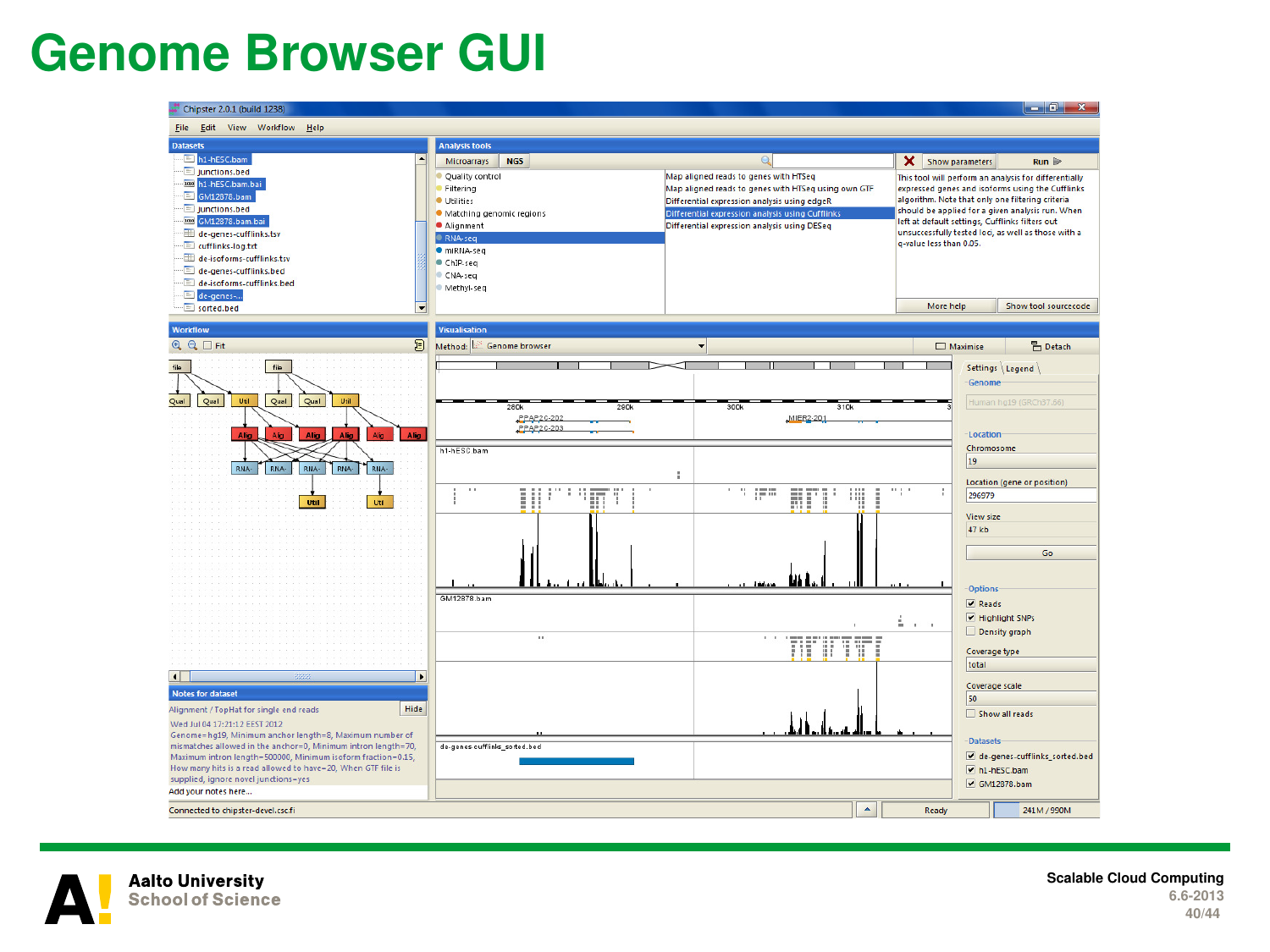#### **Experiments**

- ▶ One 50 GB (compressed) BAM input file from 1000 *Genomes*
- $\blacktriangleright$  Run on the Triton cluster 1-15 compute nodes with 12 cores each
- $\blacktriangleright$  Four repetitions for increasing number of worker nodes
- $\triangleright$  Two types of runs: sorting according to starting position ("sorted") and read aggregation using five summary-block sizes at once ("summarized")

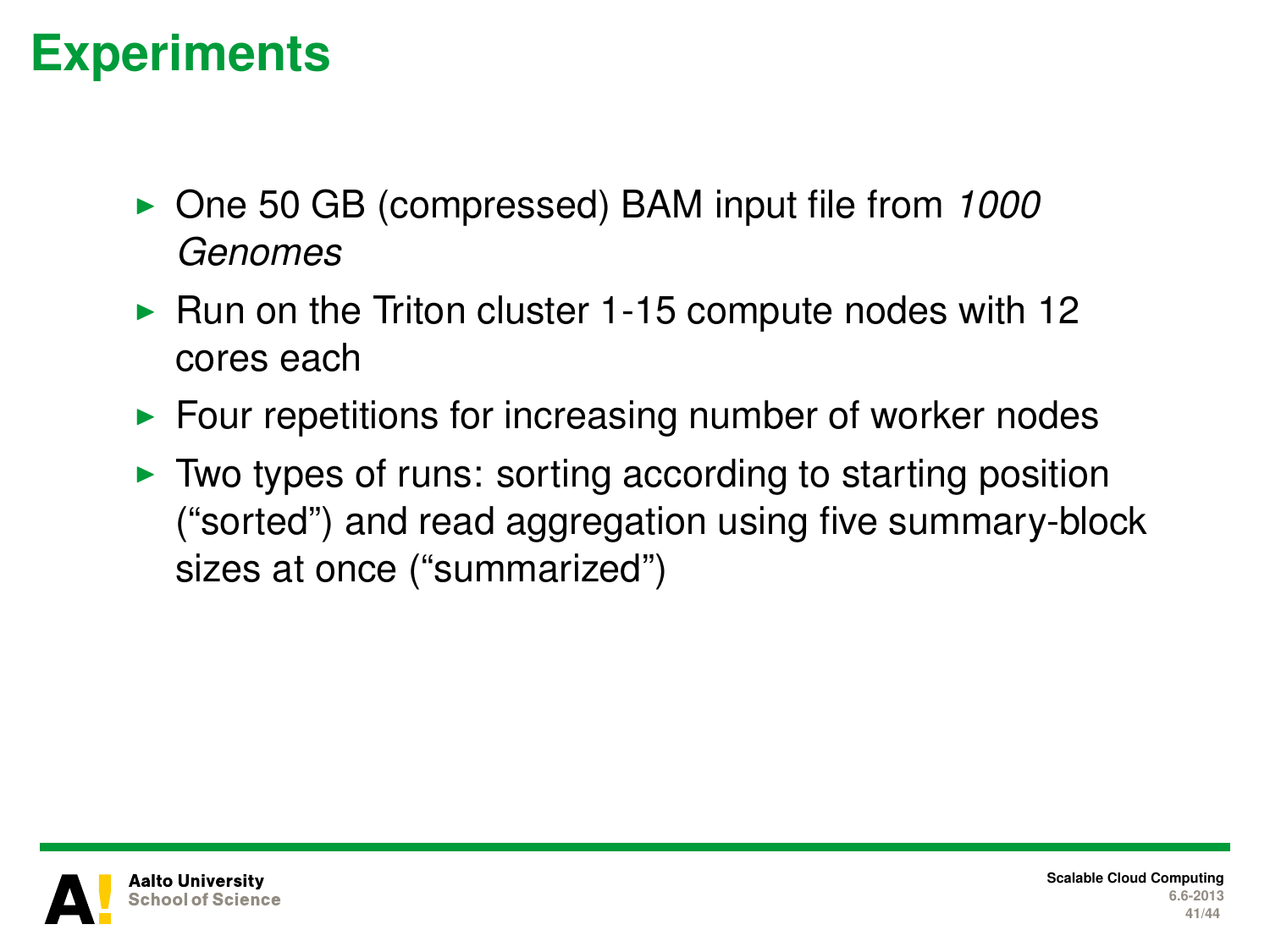#### **Mean speedup**





**Scalable Cloud Computing 6.6-2013 42/44**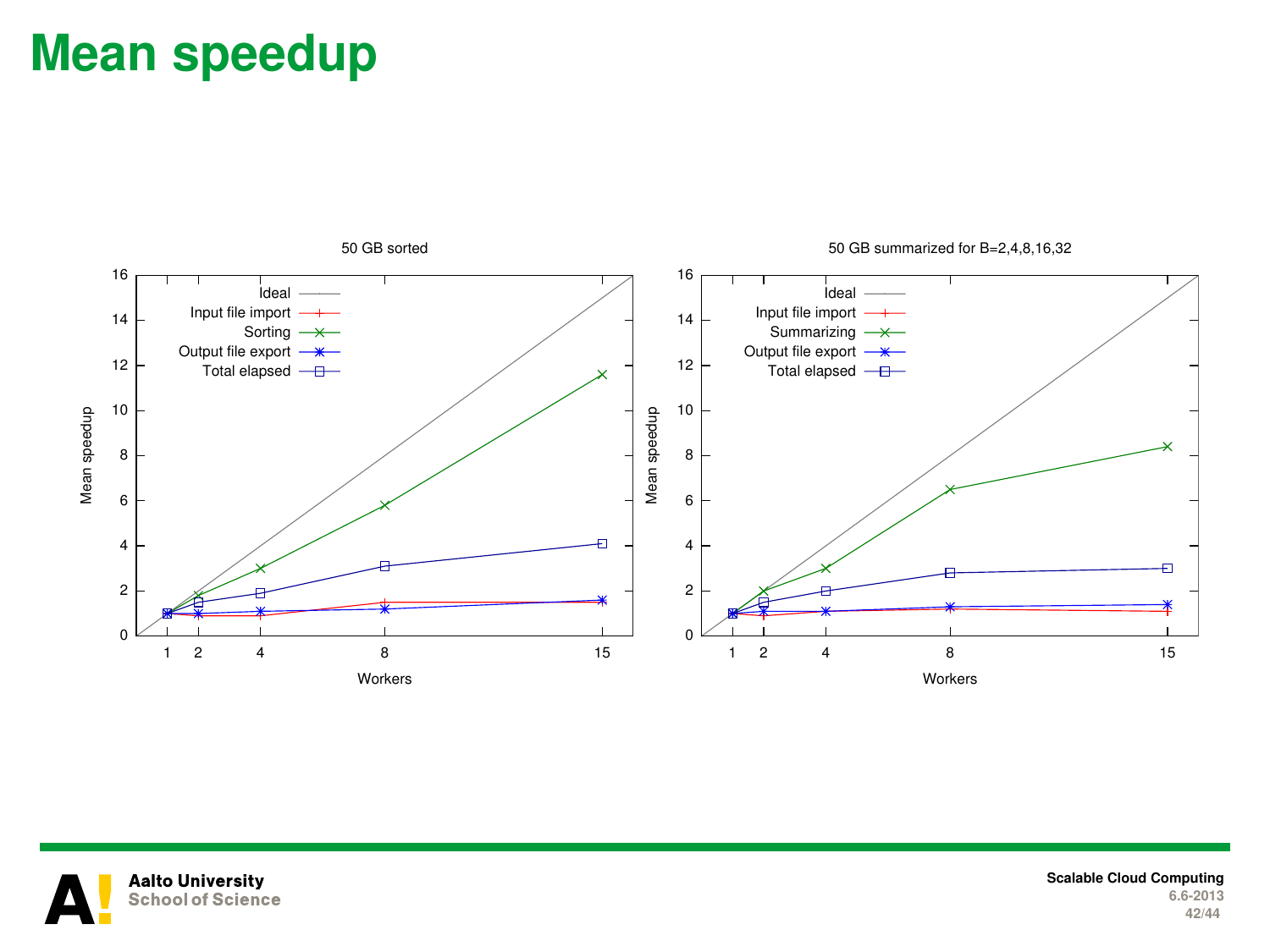## **Results**

- ▶ An updated CSC Genome browser GUI
- $\triangleright$  Chipster: Tools and framework for producing visualizable data
- $\triangleright$  An implementation of preprocessing for visualization using Hadoop
- $\triangleright$  Scalability studies for running Hadoop on 50 GB+ datasets on the Triton cloud testbed
- $\triangleright$  Software released, with more than 1200 downloads: <http://sourceforge.net/projects/hadoop-bam/>